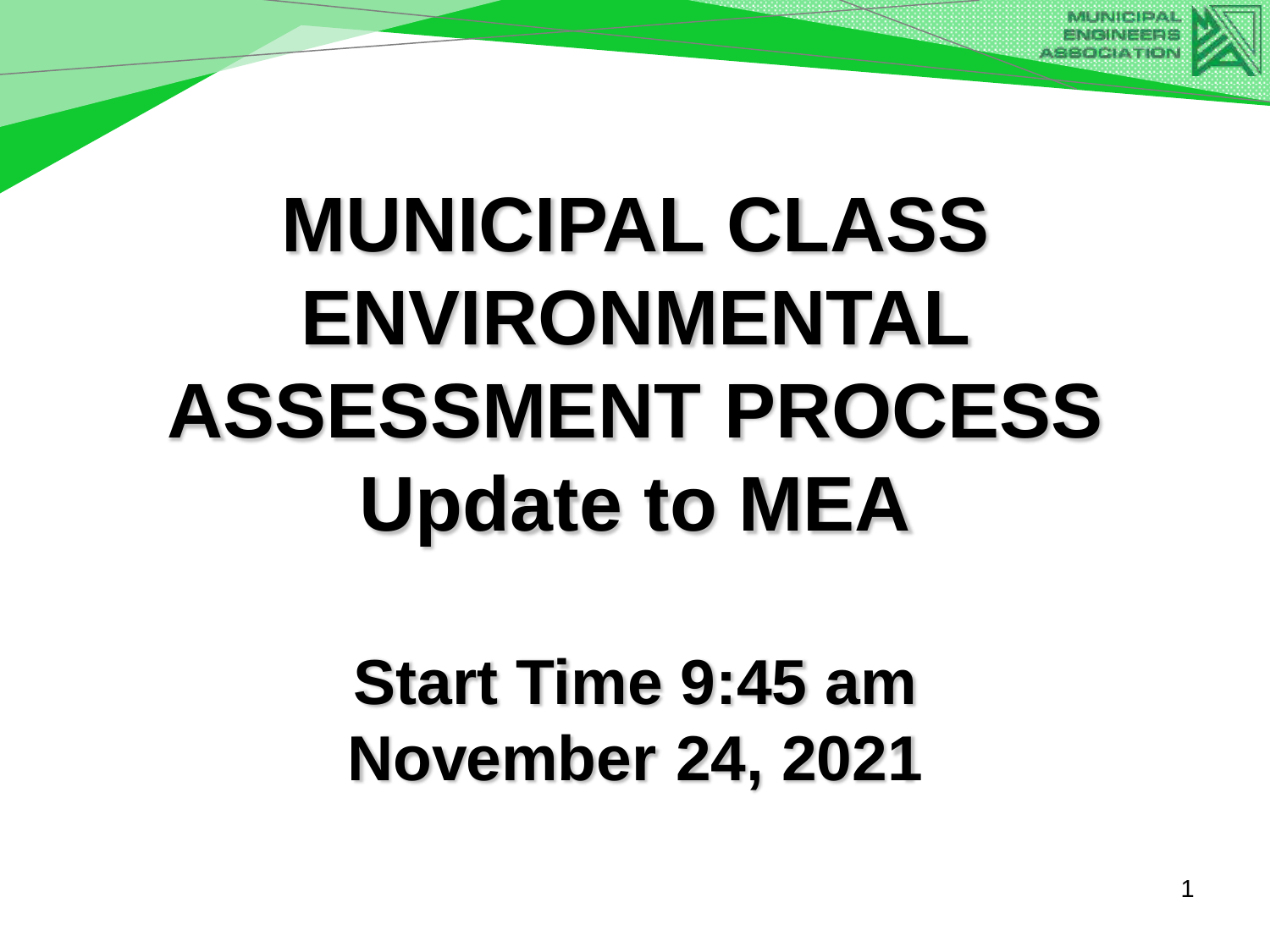

**Paul Knowles, P.Eng.**, is the MEA's MCEA Advisor. He graduated from Queen's University as a Civil Engineer and worked in the private sector for 9 years before joining the Town of Carleton Place as Town Engineer in 1989. His involvement with the Municipal Engineers Association (MEA) and the Municipal Class Environment Assessment (MCEA) began shortly thereafter. In 1993, Paul was promoted to CAO for Carleton Place but continued his engineering work and remained very active with the MEA as a Board member (2008 – 2018) and as its President in 2017,

Throughout the years, Paul has been involved in all aspects of the MCEA document, including all re-writes and amendments. Paul officially retired from Carleton Place at the end of 2018 but is continuing to work with MEA as its MCEA Advisor, delivering training programs and pursuing improvements to the MCEA process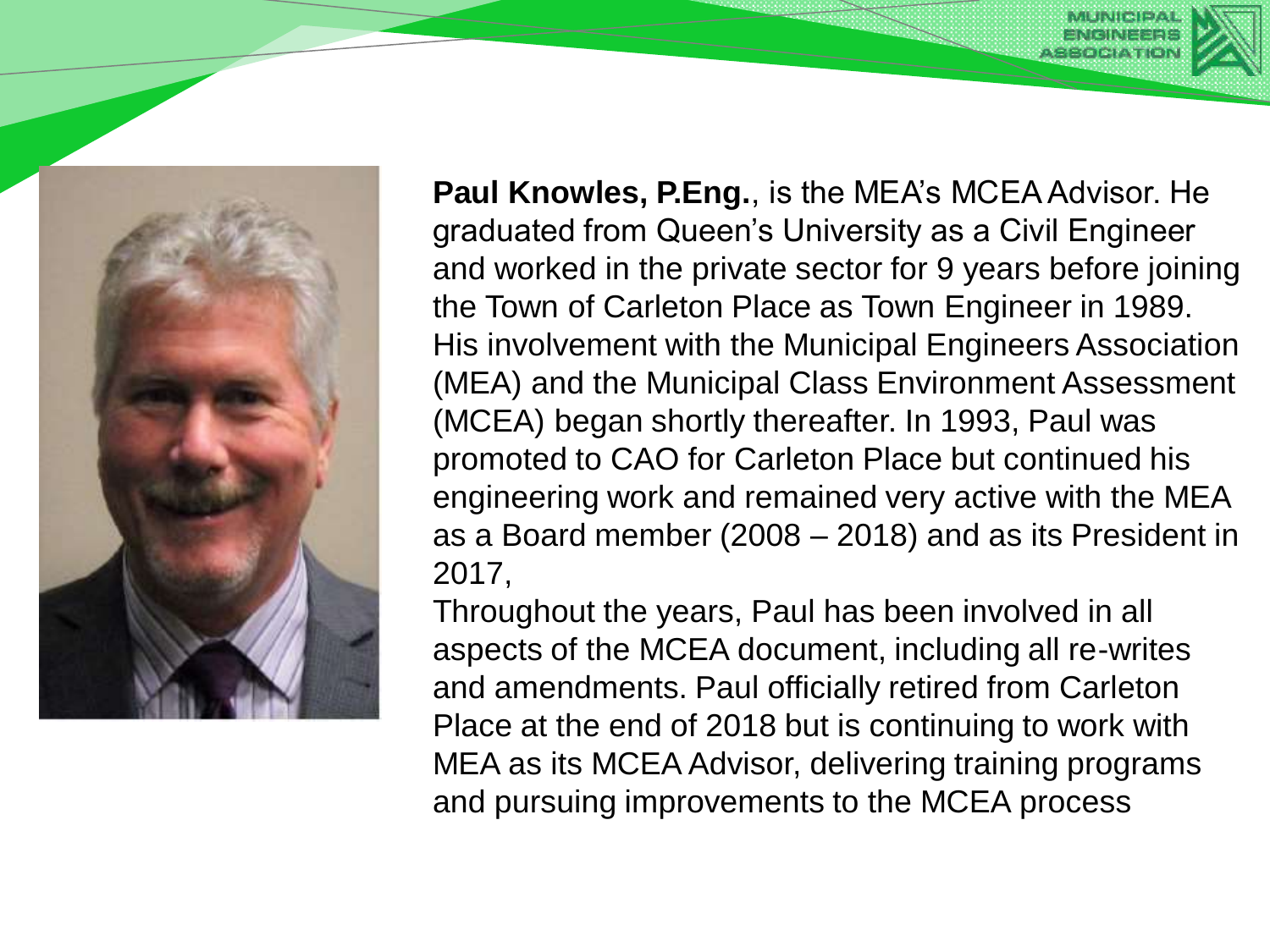

## Update Topics

•Amendment to the MCEA

Process and timing for approval of amendment

Revisions to the amendment since submission in September 2019

•New PIIOR Process

How the new process works

• After one year – has new process been successful?

•Regulation that will Replace the MCEA

MECP's plans for EA reform

MEA's submission and advice for a new regulation

What will likely change? What will likely remain the same?

•Air Quality Assessments

Do Air Quality Assessments add value in the MCEA process?

•Upcoming Training Opportunities

Detailed explanation of amendment to MCEA – Four sessions

How to complete the MCEA process

Ask an Expert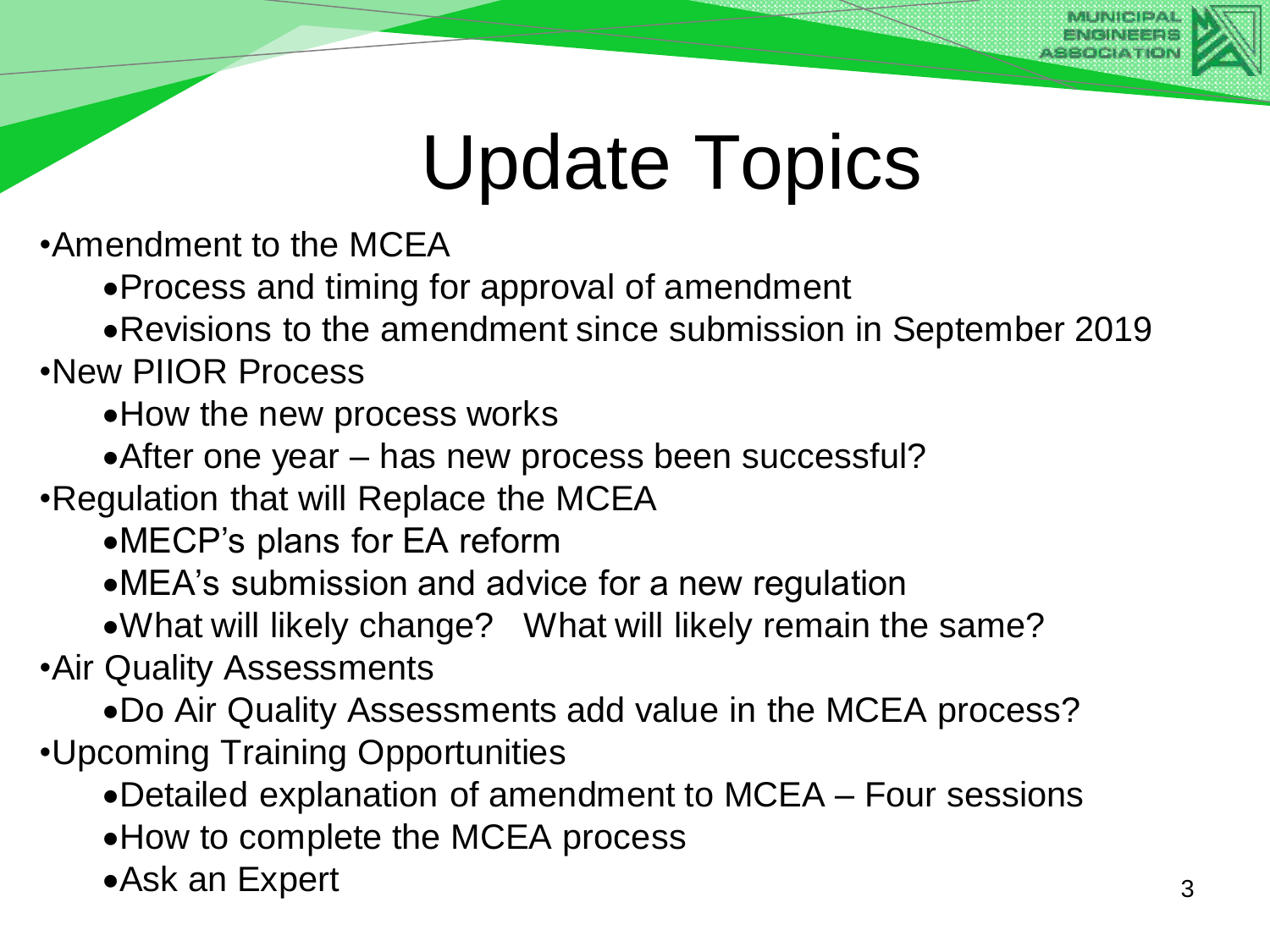

## MEA Encouraged EA Reform for MANY Years

MEA Goals

- Re-Organize Projects
- Part II Order Request Process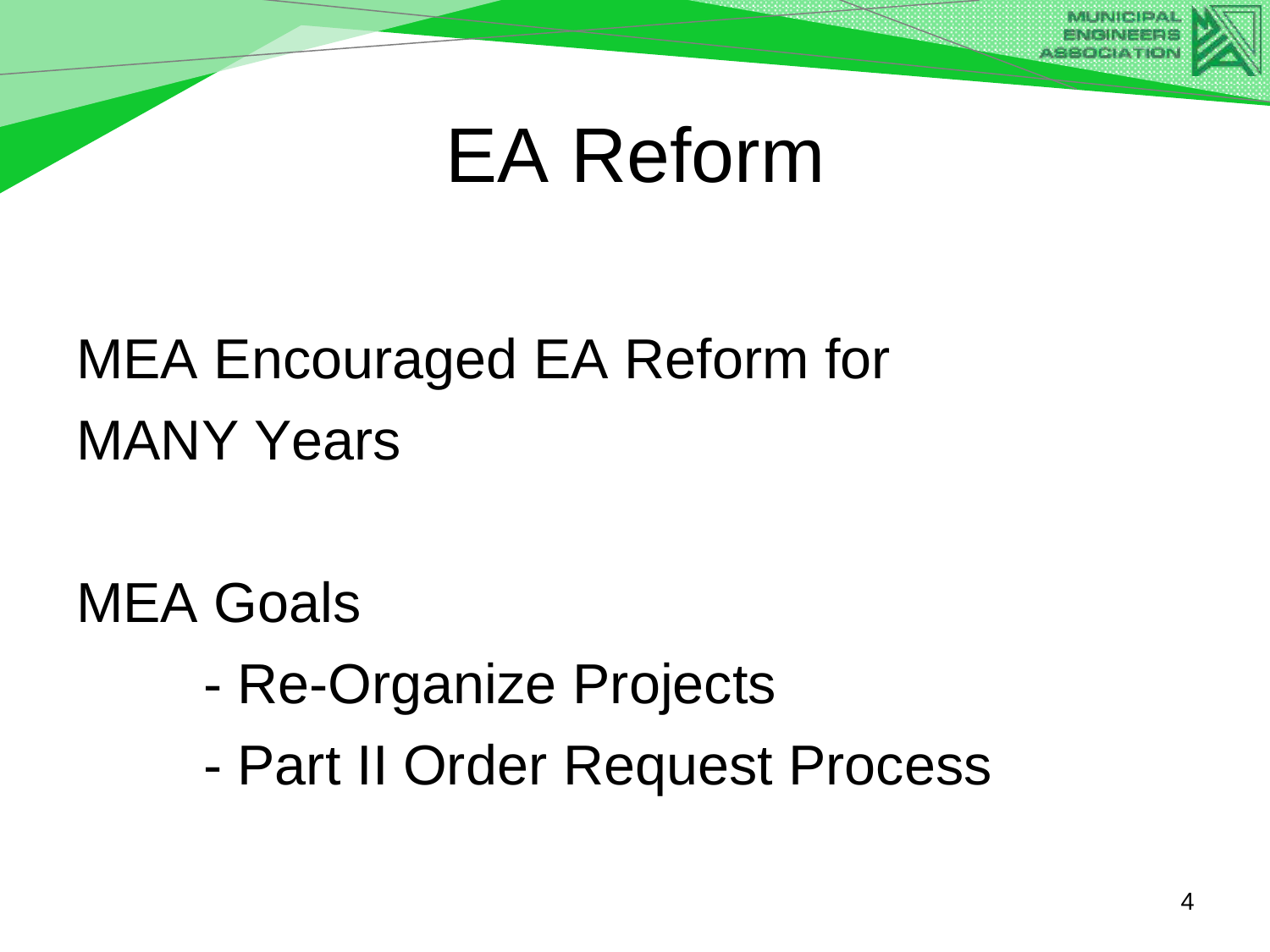#### April 2019 – Discussion Papers

- Immediate Short-Term Fixes
	- Exempt Low Risk Projects
	- Timelines for PIIORs
- Modernize EA Program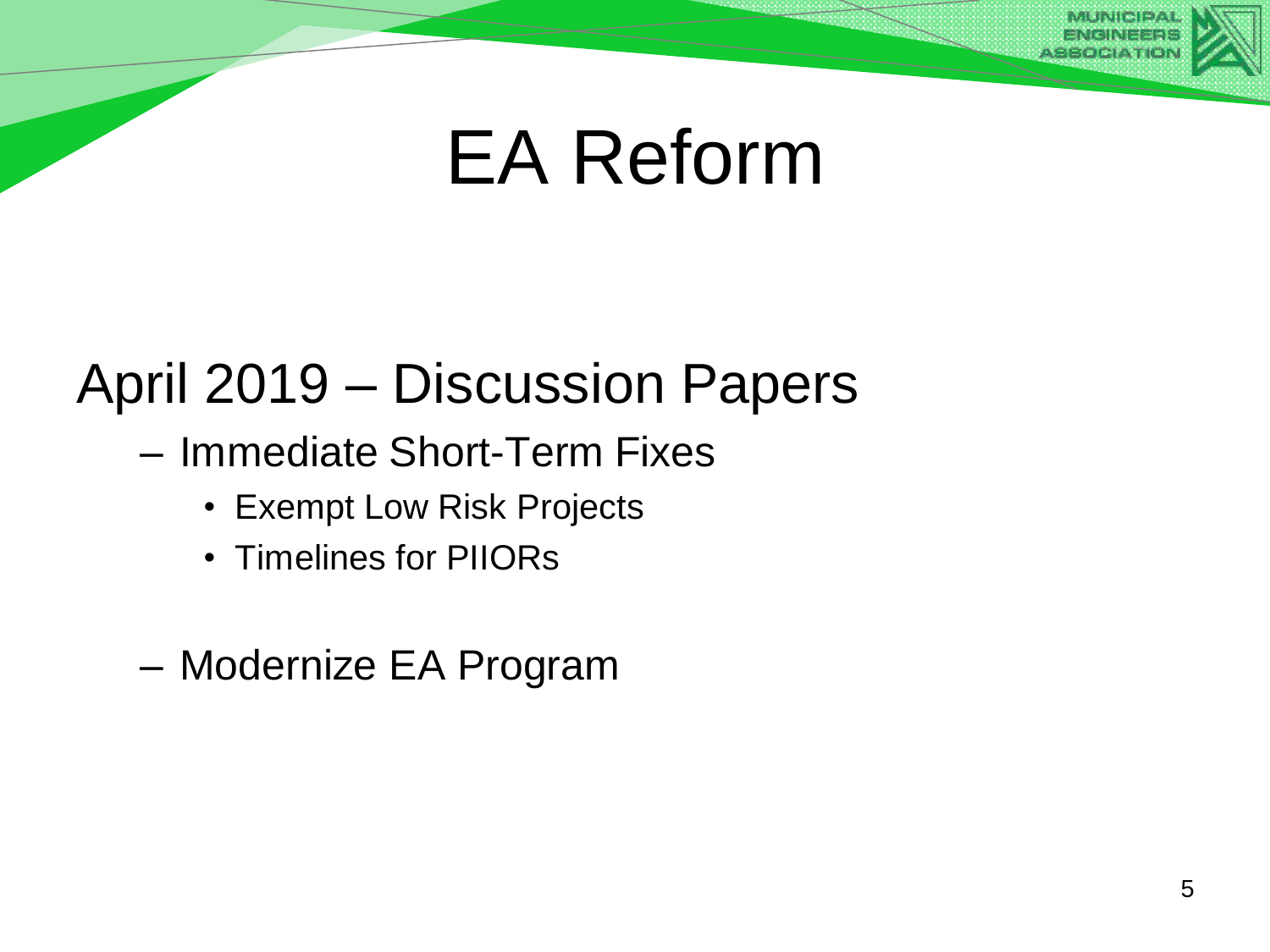

#### June 2019 – More Homes More Choice Act

•Reduce Number of Projects Eligible Schedule A & A+ Exempt •Scope MECP's Review of PIIOR Limits Scope •Delegate/Prompt Decisions for PIIOR - **Deadline**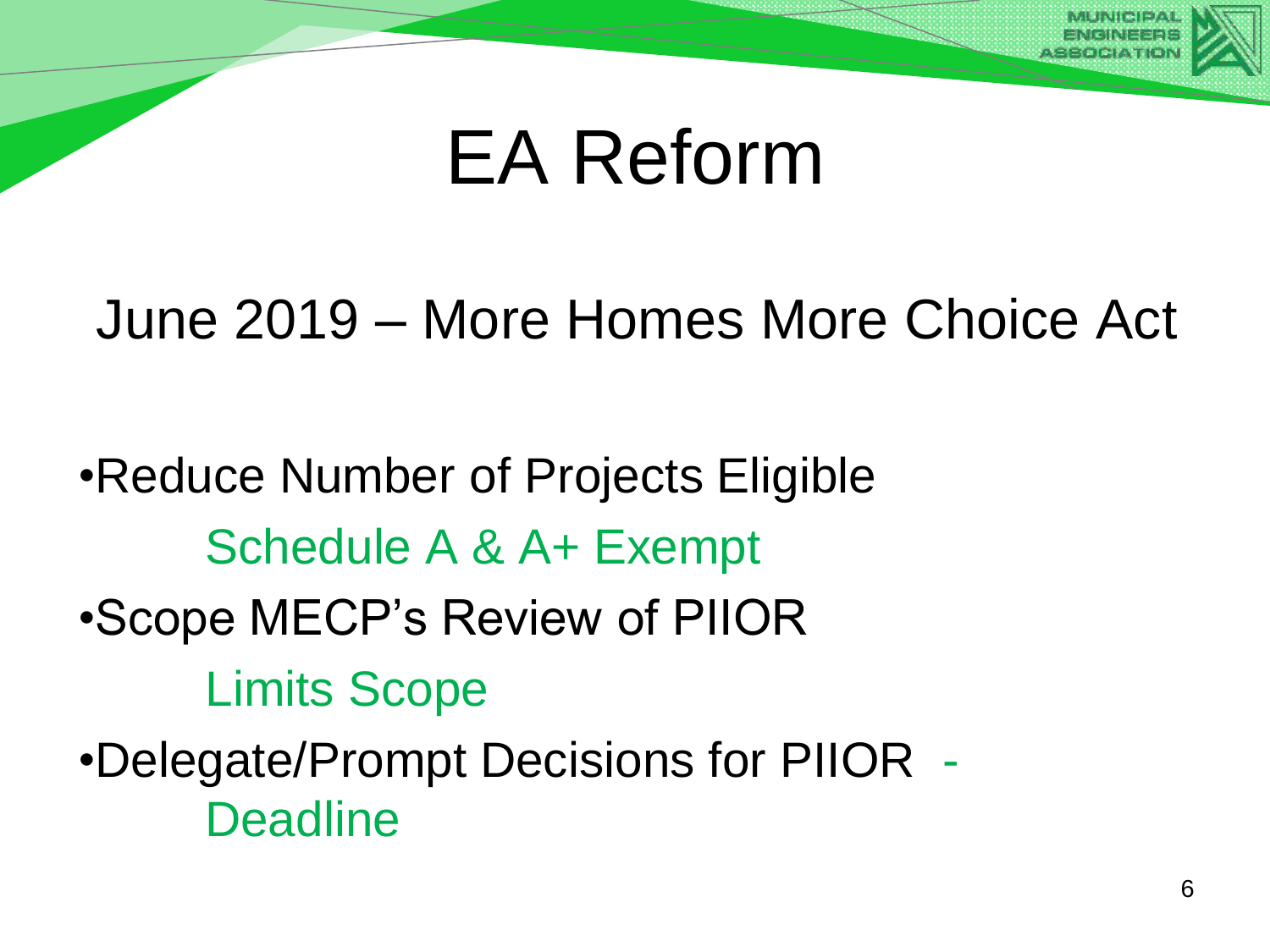

- June 2019 Encouraged Amend Class EAs
- Sept 2019 Amendment to MCEA Submitted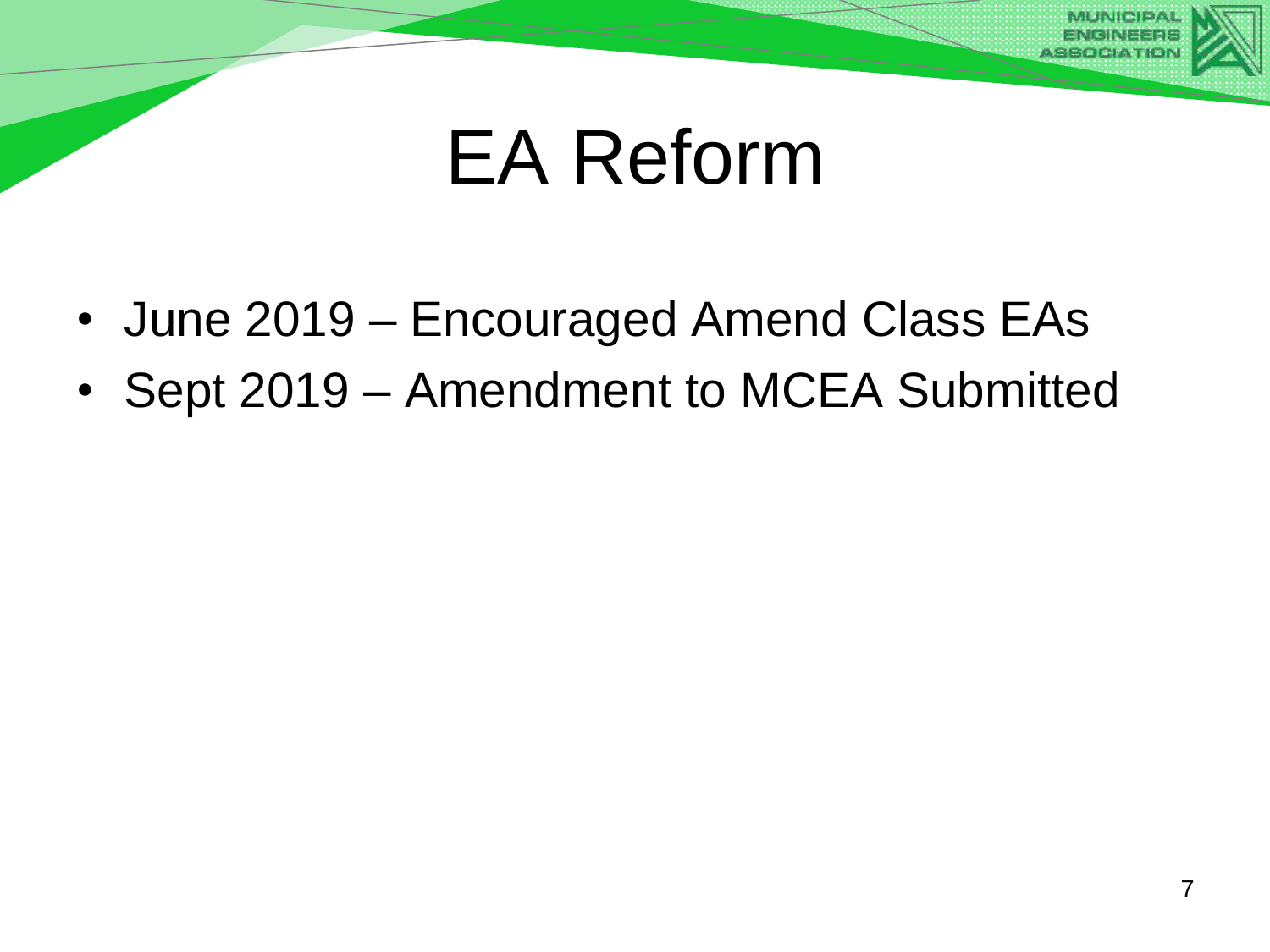- June 2019 Encouraged Amend Class EAs
- Sept 2019 Amendment to MCEA Submitted
- July 2020 Amendment Posted for Comment
- July 2020 COVID-19 Economic Recovery Act – PIIOR for Aboriginal or Treaty Rights Only – New Regulation(s) to Replace MCEA
- Sept 2020 Responses to Comments to MECP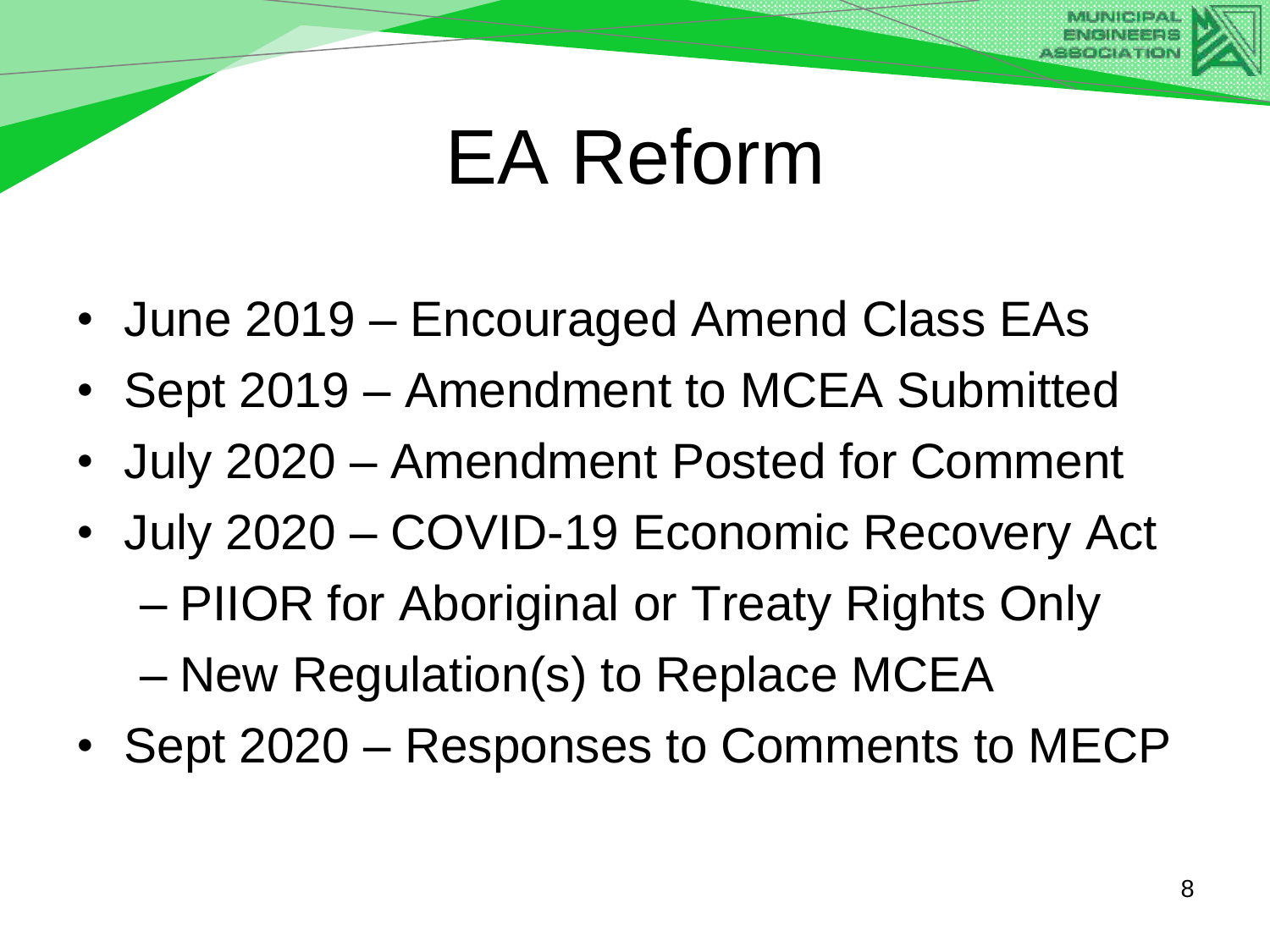- 2021 Revisions to Amendment
	- Indigenous Consultation
	- New MCEA Manual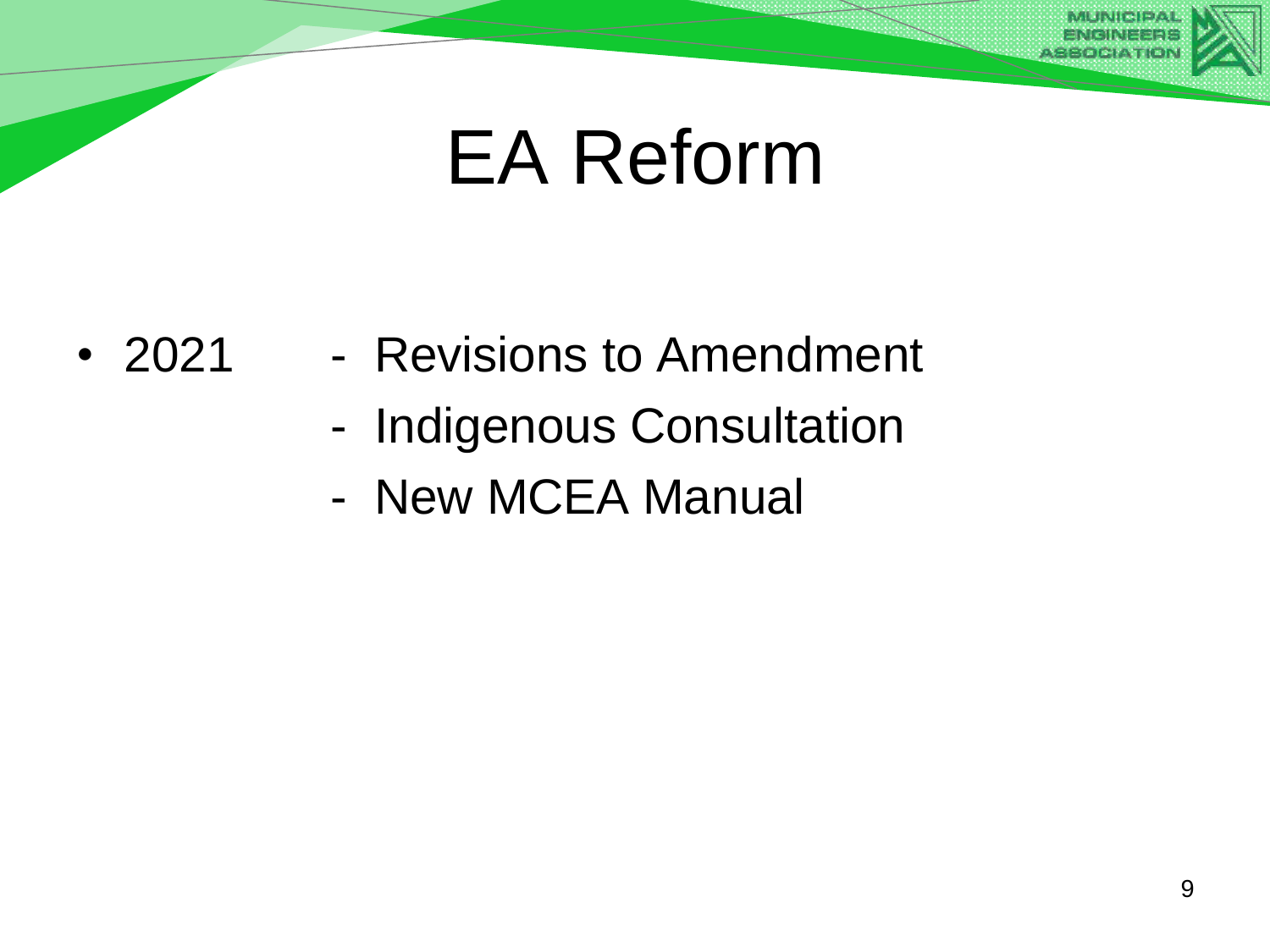Indigenous Consultation

•Schedule B/C shift to A+ Gap – impacts to archaeological resources and burial sites

- MECP proposal Screening process to qualify for Schedule A+
- Potential or Known archaeological resources
- Archaeological assessments
- Impacts? Mitigation?

•MECP seeking Indigenous input by Aug 31/21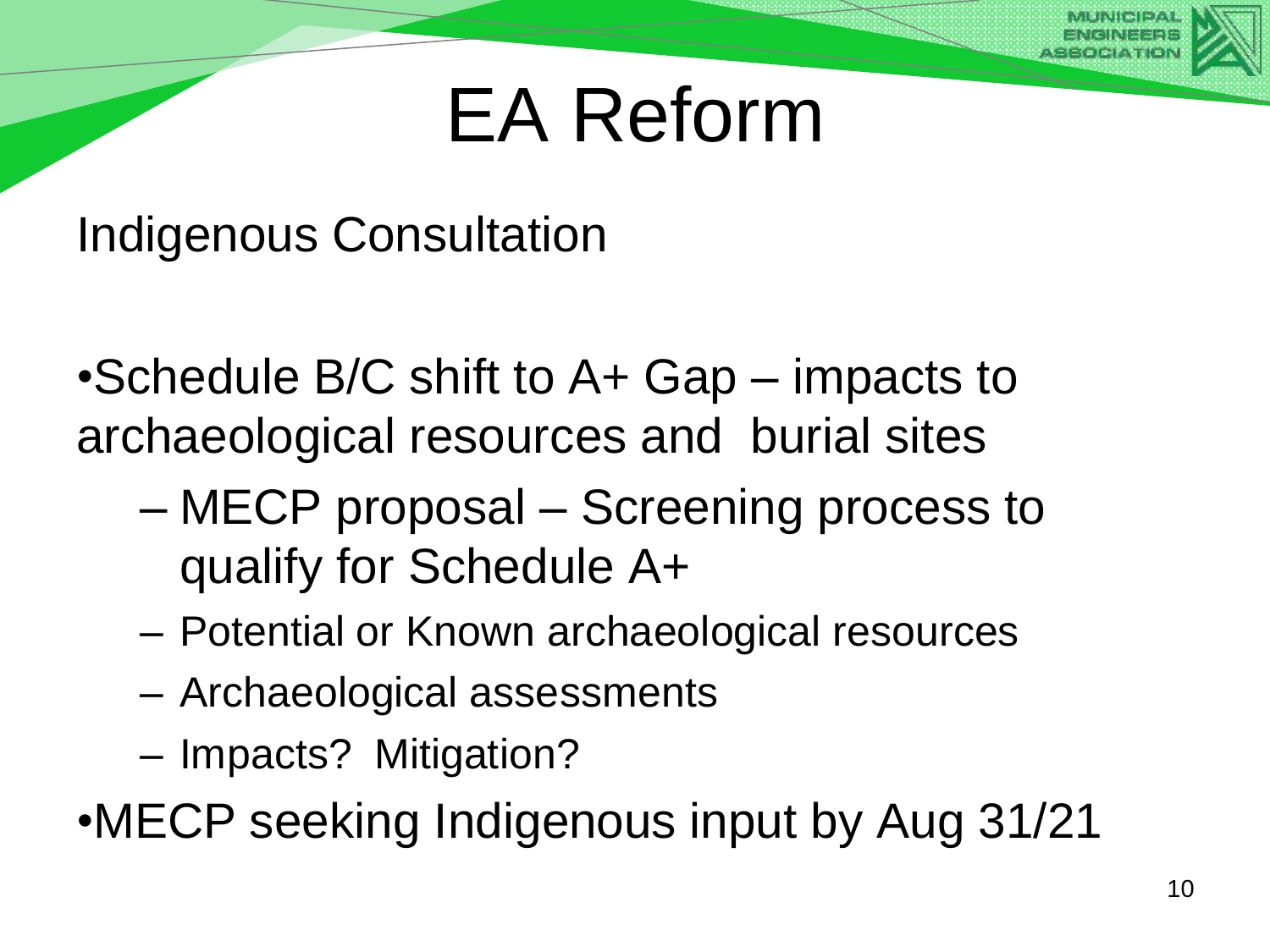New MCEA Manual

- •Numerous Changes
- •Re-type new format
- •Clean version for MECP approval
- •Final version Companion Guide and Photos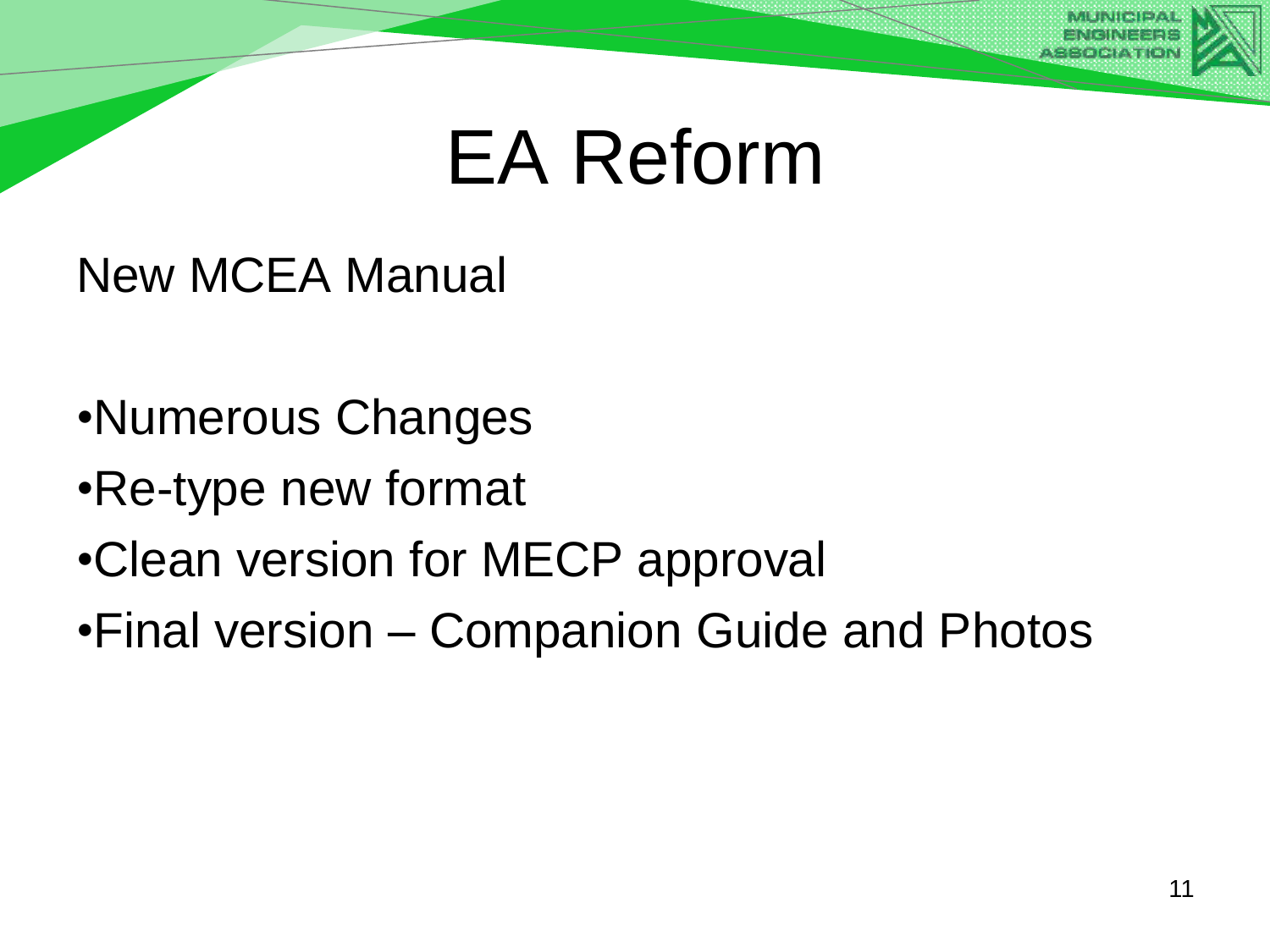

## New MCEA Manual

#### **Climate Change Conclusions**

The proponent should avoid including specific detailed design features in the EA analysis, particularly

if these specific design features can be readily incorporated with any of the selected alternatives. Instead, the EA analysis should focus on factors that contribute to selecting the best alterative solution.

*Exercise caution when committing to design details in the ESR as this limits options during detailed design*

The proponent would also decide what weighting the climate change criteria would carry relative to the other criterion in the decision matrix. The outcome of these considerations would result in proponent commitments through recommendations in the Phase 2 Report or Environmental Study Report to address adaption measures in the implementation of the preferred project (i.e. Phase 5 – design and construction of the Municipal Class EA) *Air quality is a…refer to CGN-A.1.7*

In summary, climate change considerations need to be incorporated into the Municipal Class EA process but these must be scaled appropriately to be practically applied for the types of projects completed under the Class EA process.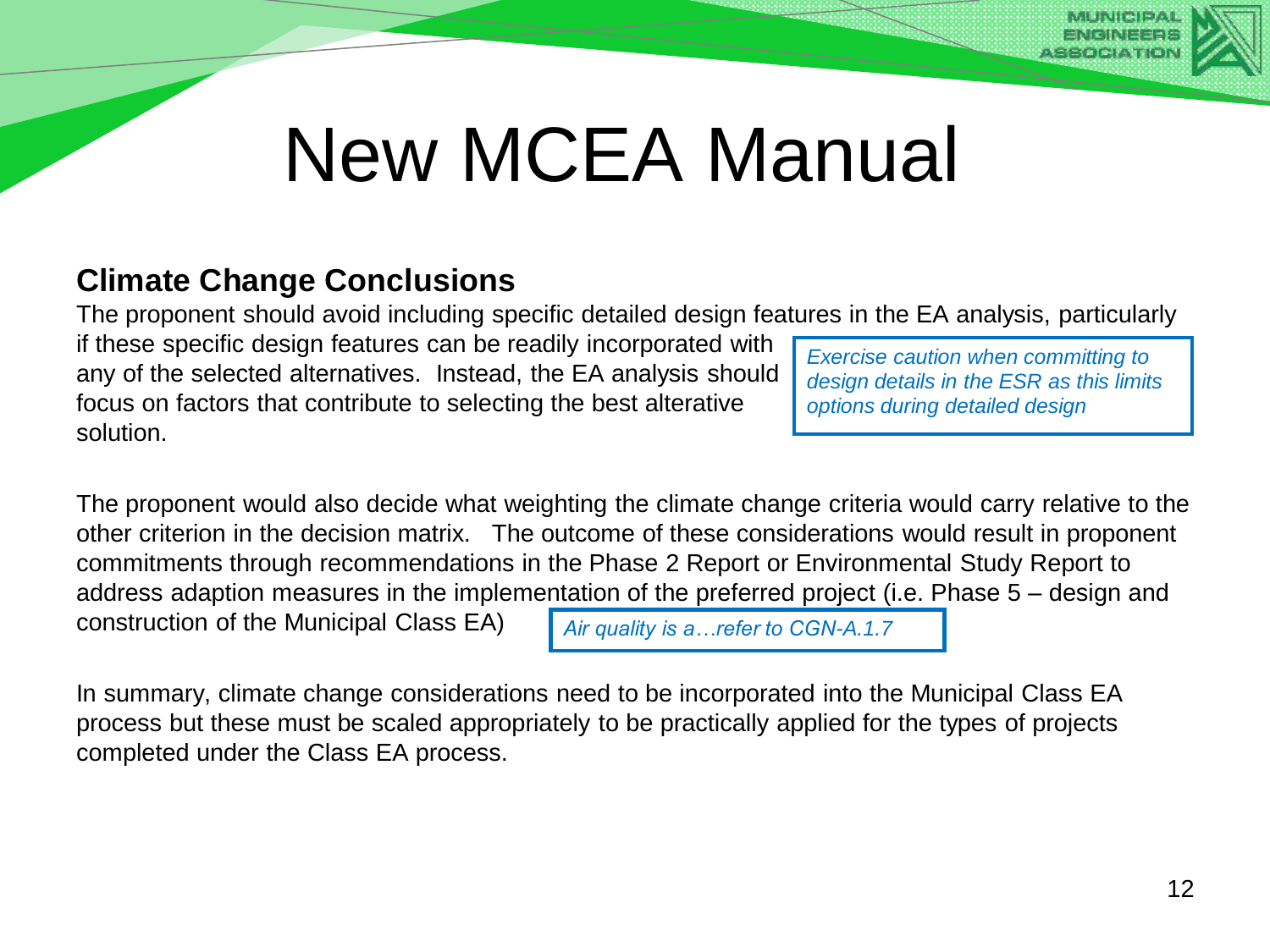

## MCEA Companion Guide

#### **CGN - A.1.7: MECP CODES OF PRACTICE & CLIMATE CHANGE**

In recent years, there has become an expectation to include consideration of air quality with a complex Air Quality Impact Assessment (AQIA) in many MCEA projects. The following items have often been recommended to be included in a typical AQIA:

•Description of the study area and proposed undertaking.

•Description………..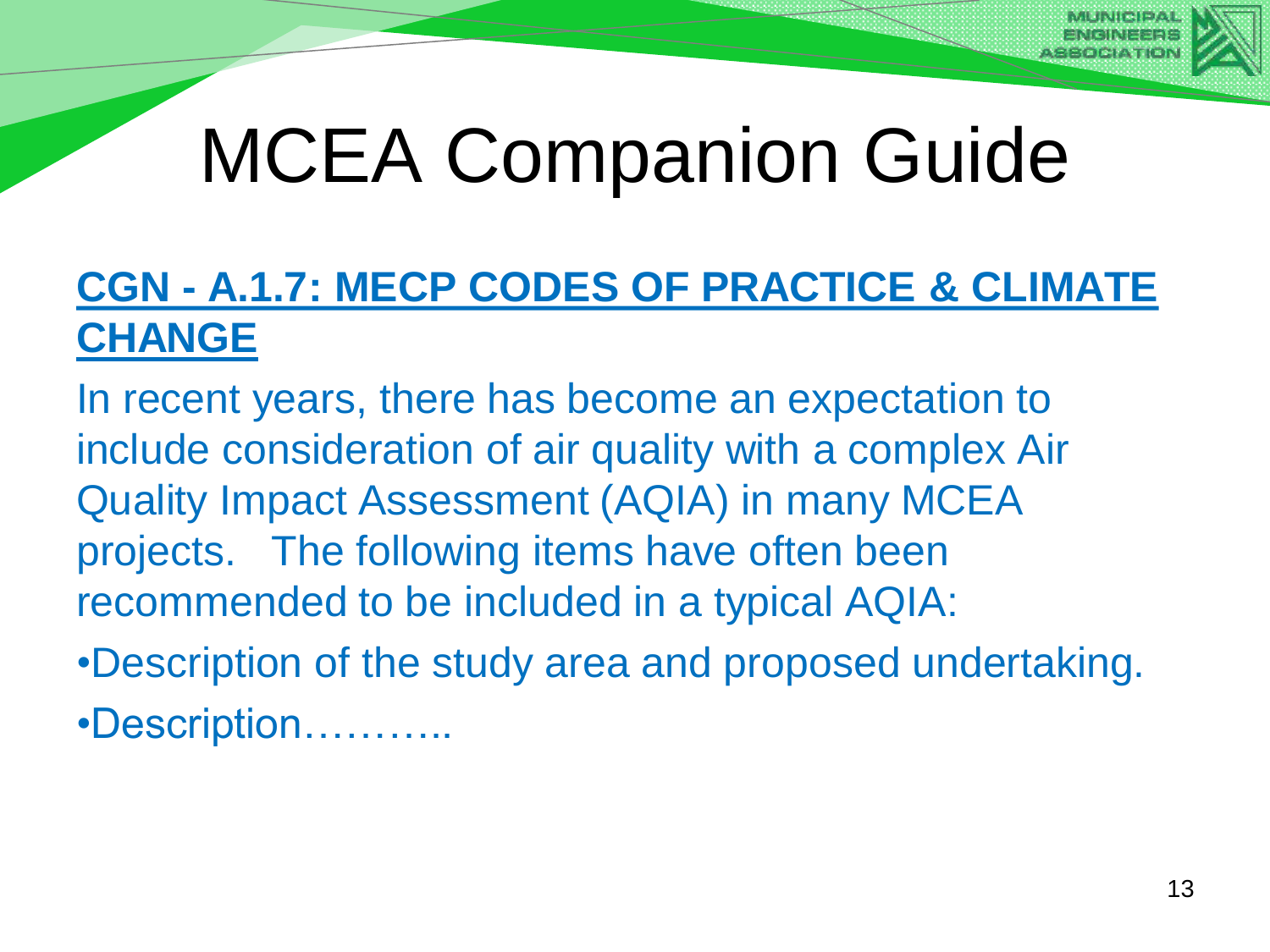#### • ?? – Minister Approved Amendment

- Complete Indigenous Consultation
- Government Timetable/Decision
- ?? MEA Publishes New MCEA Manual
- ?? Companion Guide included into Manual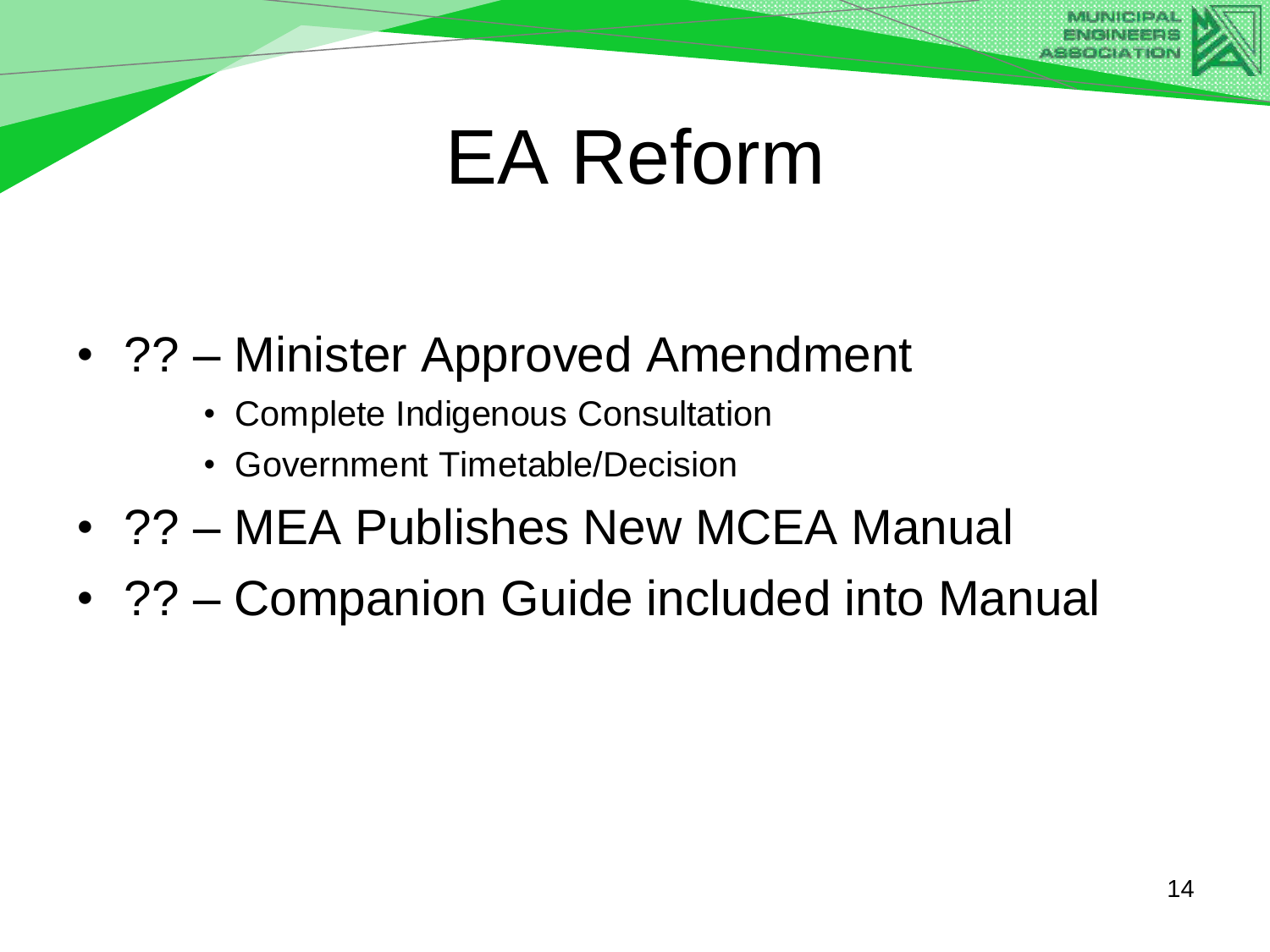## Revisions to Amendment

Significant Interest in MCEA Amendment

288 Comments

Municipalities, Consultants, Stakeholders (Indigenous, Associations)

147 Pages – Comments and MEA Response Many Comments Supportive Some Helpful Suggestions for Improvements Some Concerns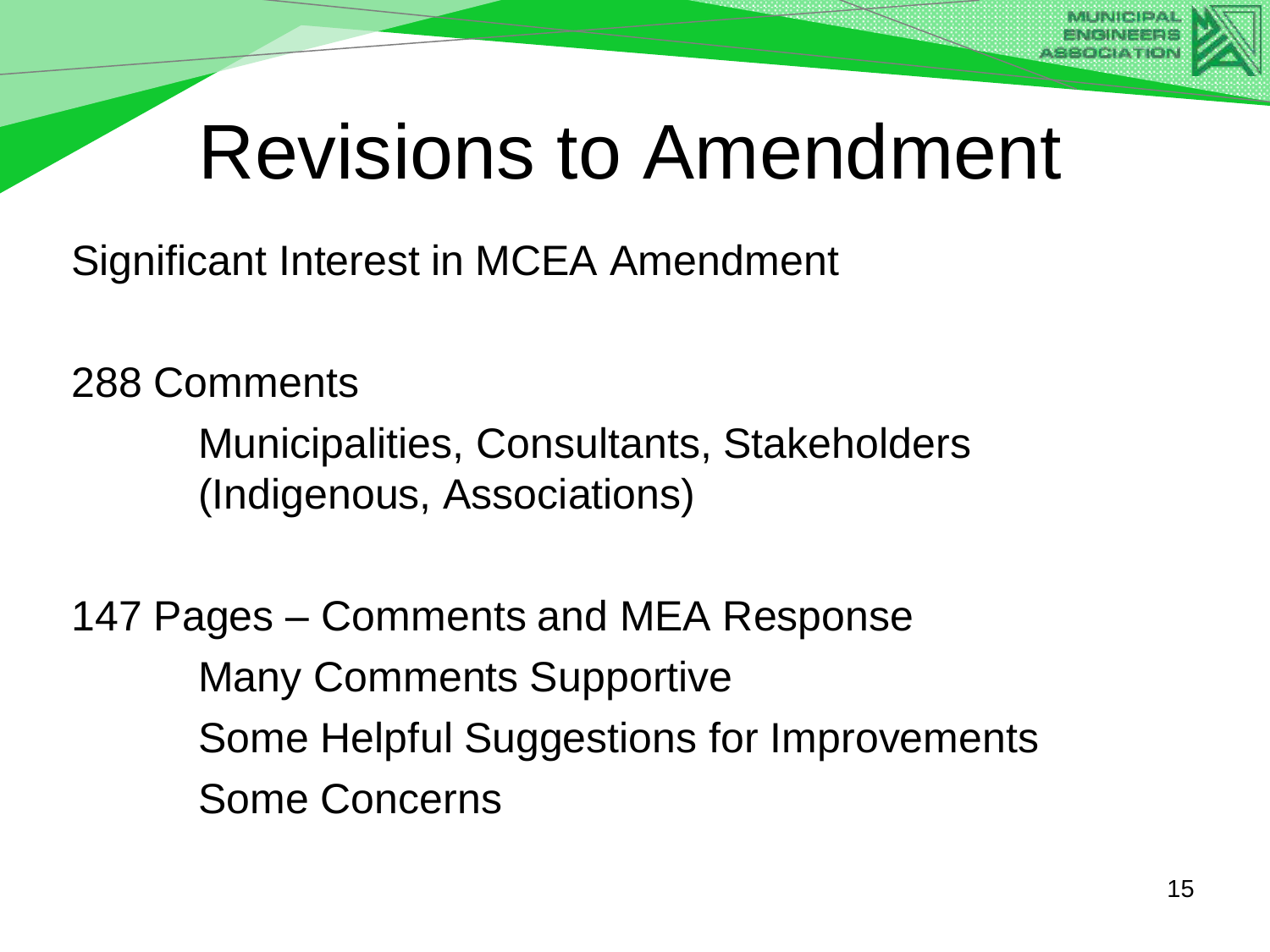

#### **A.2.8 PIIOR Process Unresolve Concerns**

- **Bump Ups** PIIORs now known as s.16 orders
- Requests for s.16 orders restricted to adverse impacts on constitutionally protected Aboriginal or treaty right
- Separate opportunity for MECP to (on their own initiative) consider MCEA project.

## **Process to Resolve Concerns identified after Notice of Completion**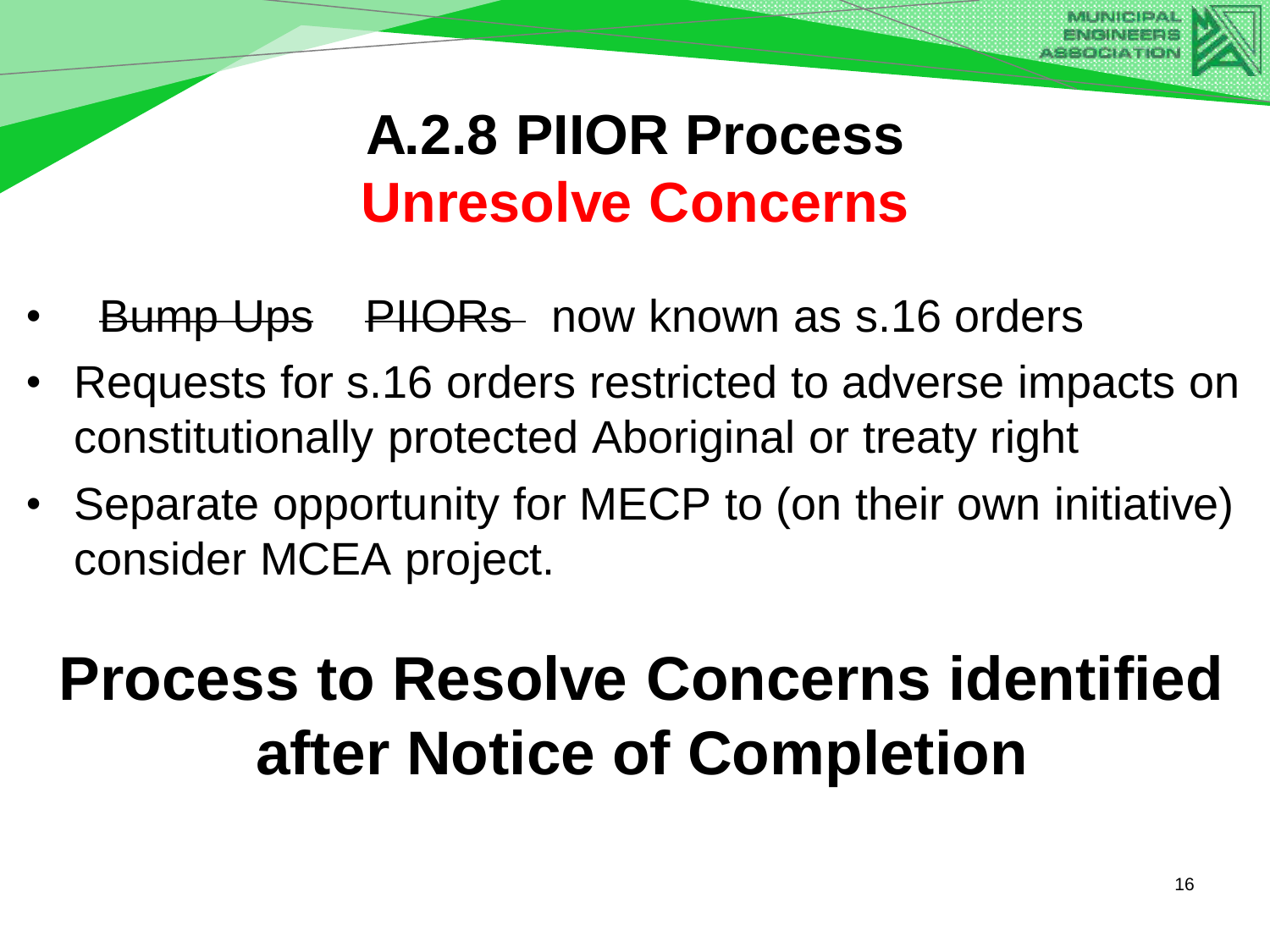#### **Resolve Concerns identified after Notice of Completion**

Proponent distributes Notice of **Commencement** 

Proponent completes MCEA process with required technical studies and consultation and select Preferred Solution

> Proponent issues Notice of Completion and starts 30 day review period Day 1 to 30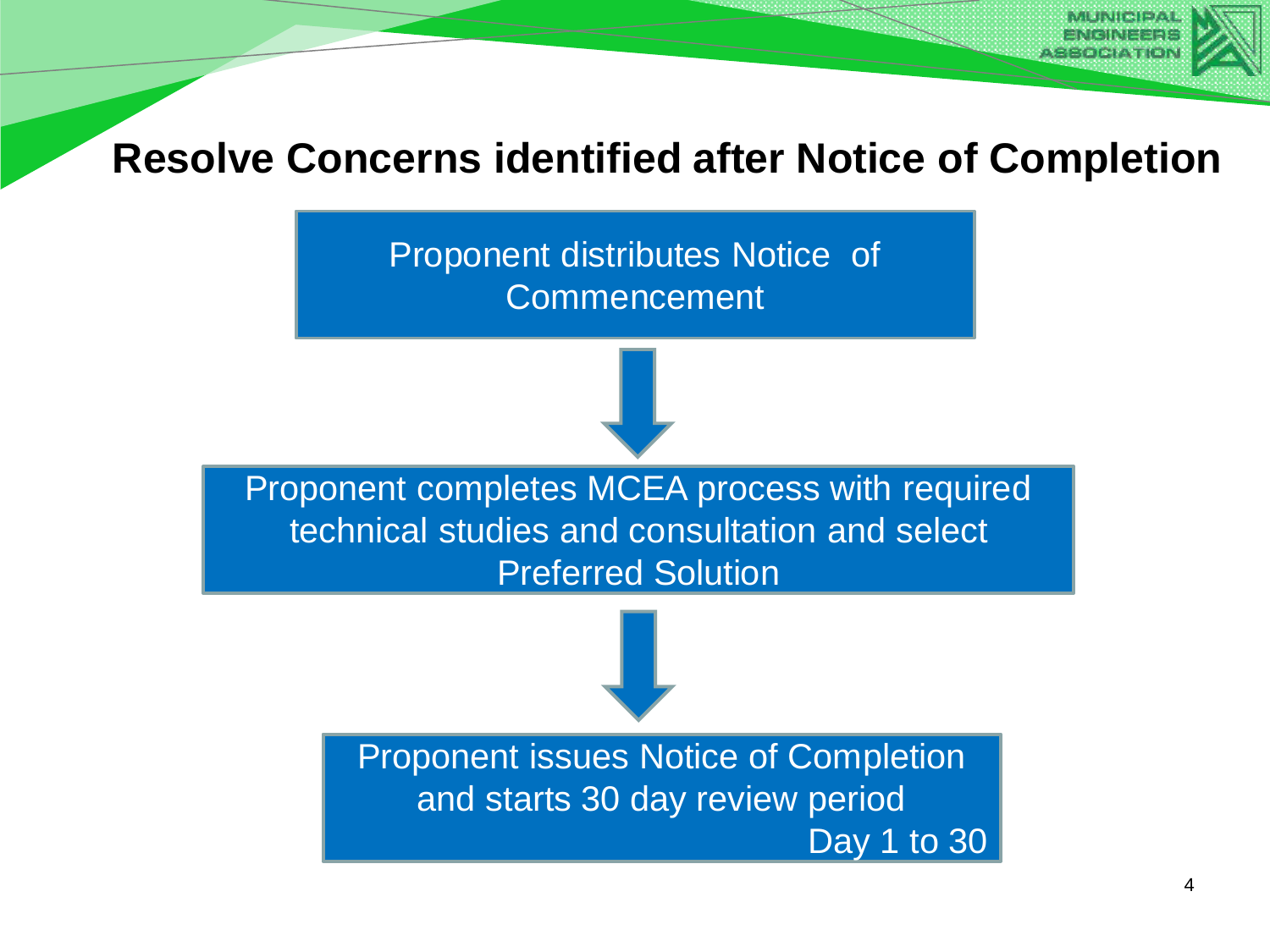

#### **Success of New Process**

| <b>Project Type</b>     |             | <b>Number of Project</b> | <b>Number of Notices or</b><br><b>Orders</b> |
|-------------------------|-------------|--------------------------|----------------------------------------------|
| <b>Roads</b>            | Schedule A+ | $\delta$                 | None                                         |
|                         | Schedule B  | 36                       | None                                         |
| $\bullet$               | Schedule C  | 61                       | None                                         |
|                         | Master Plan | 18                       | None                                         |
| <b>Water/Wastewater</b> | Schedule A+ | $\overline{2}$           | None                                         |
|                         | Schedule B  | 50                       | None                                         |
|                         | Schedule C  | $\,6$                    | None                                         |
|                         | Master Plan | 26                       | None                                         |
| <b>Total</b>            |             | 177                      | None                                         |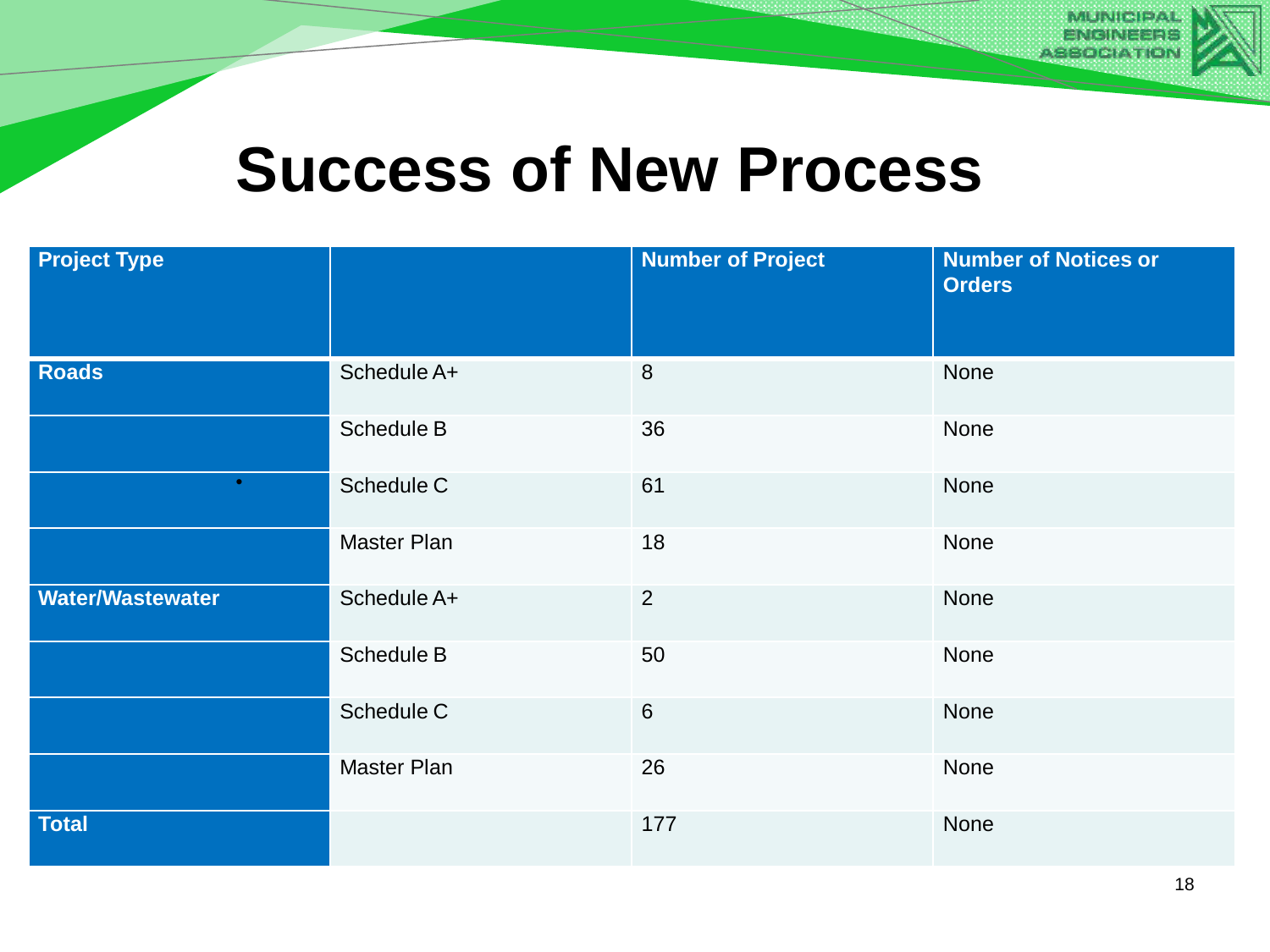## New Regulation(s) to replace MCEA

- Standardize various Class EAs
- Project List (otherwise exempt)
- COVID-19 Economic Recovery Act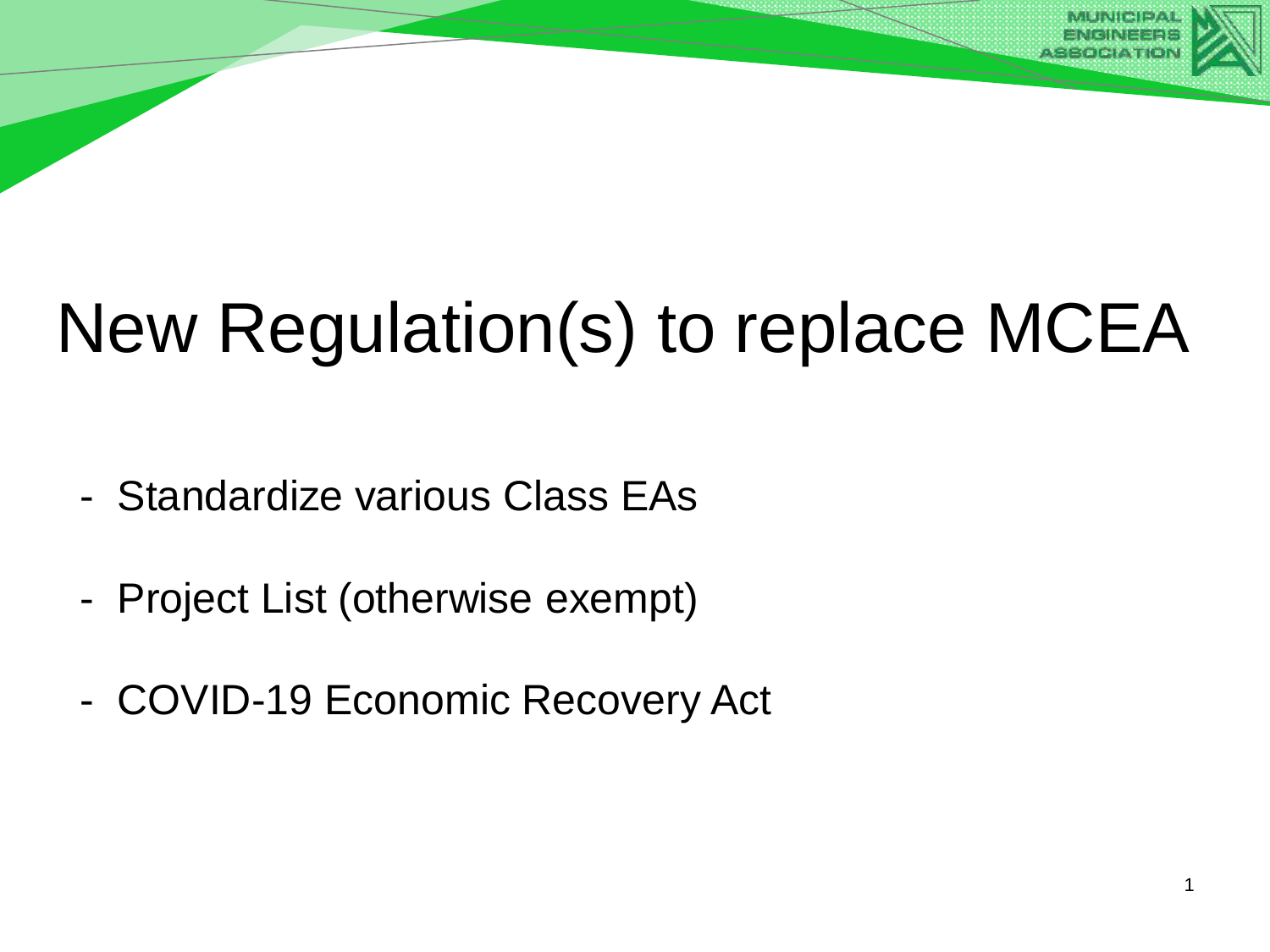## Project List

- On List Subject EA (regulation) Process – Regardless of Proponent
- Not on List Not Subject (Exempt)
- Projects in Schedule B and C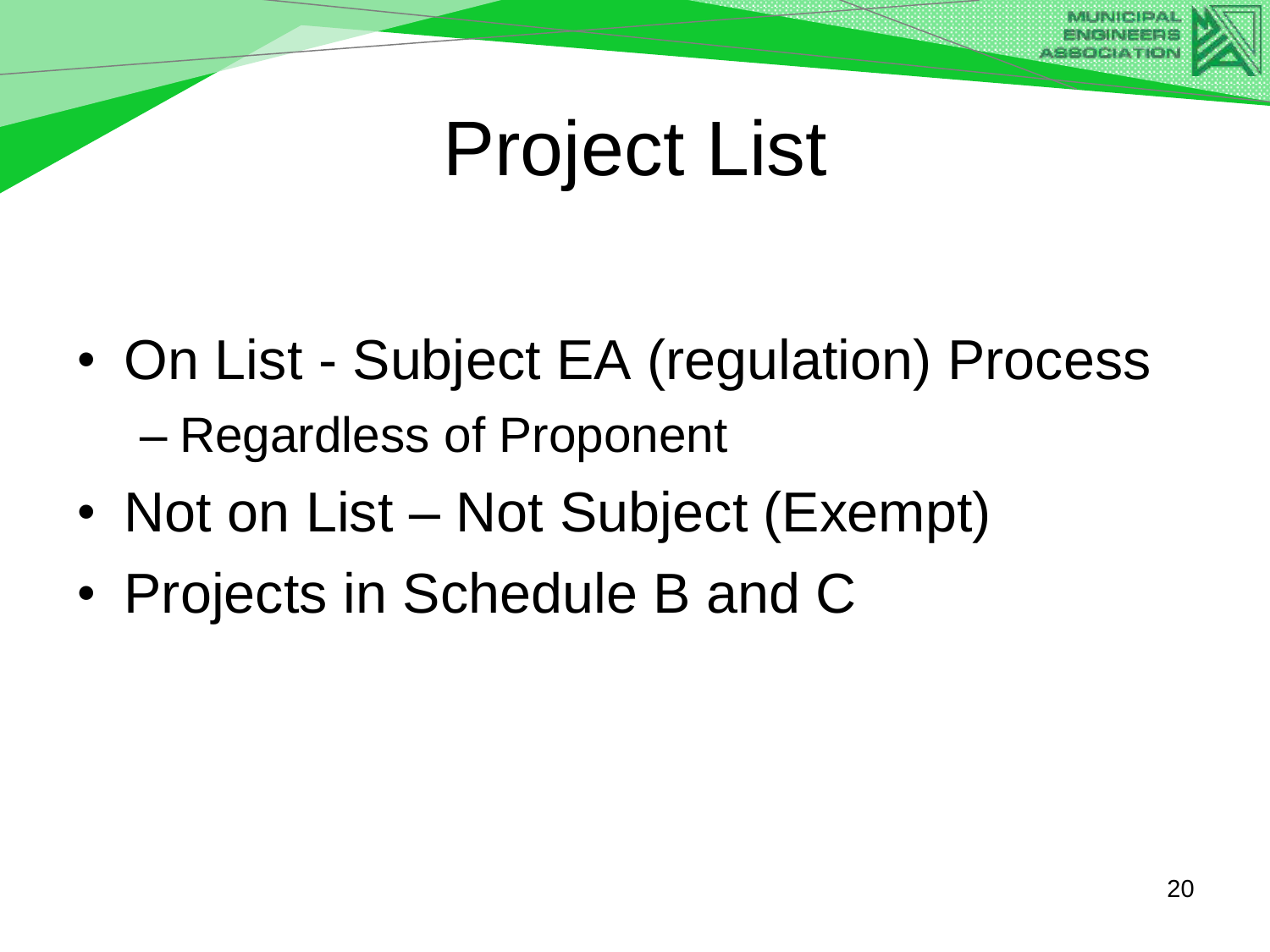## Project List

- Projects in Schedule B and C
	- Application to Private Sector
		- Roads in parks, at waste site, private (industrial)
		- Pumping Station internal pumps in buildings
		- Wells private house, apartments
		- Shoreline Work developer, private homeowner
		- Bridges culverts > 3.0m on industrial site
	- Critical that Definitions are Appropriate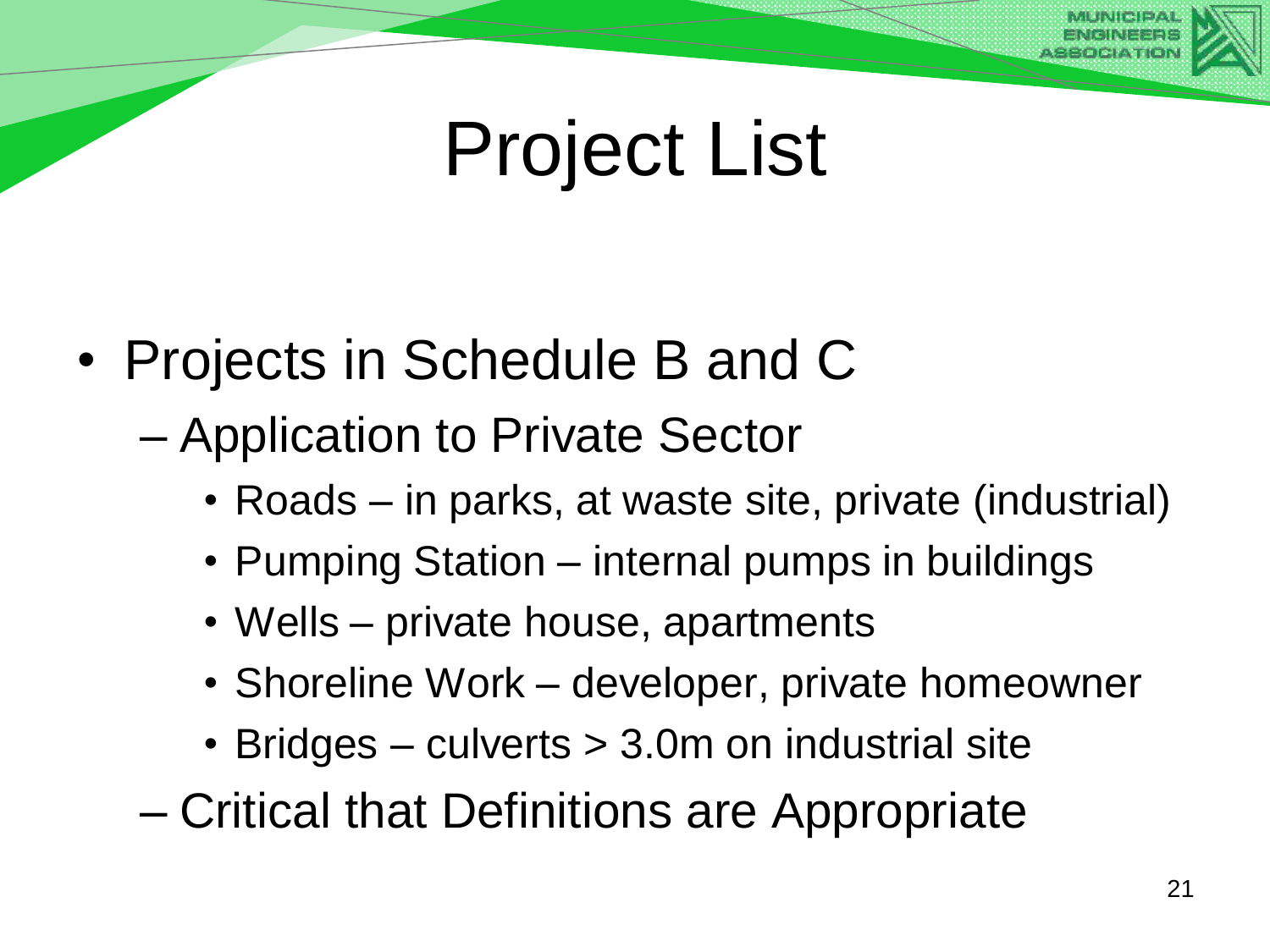### MCEA vs O Reg 231/08





**MUNICIPAL ENGINEERS ASSOCIATION**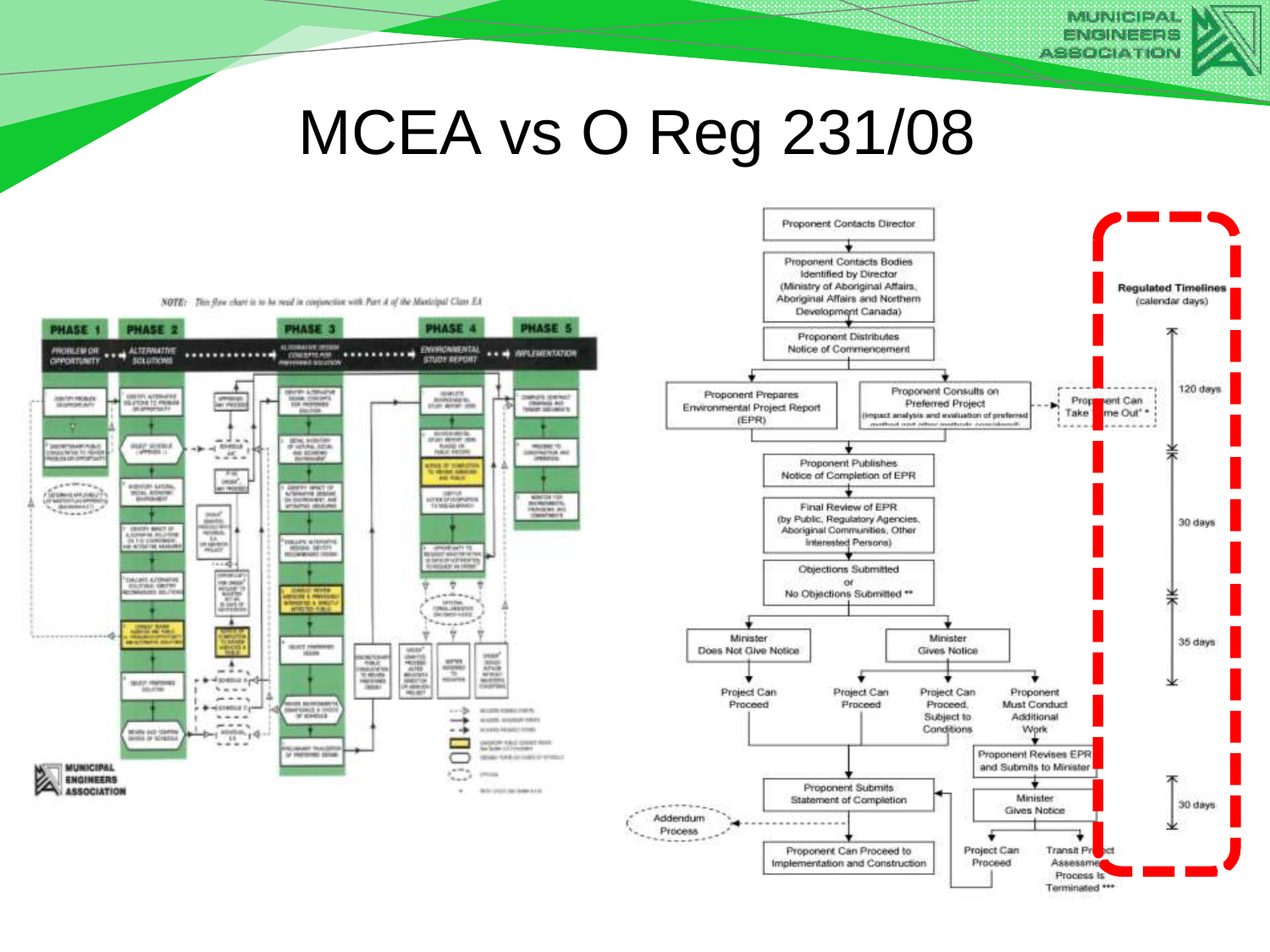#### MCEA vs TPAP vs New Reg

**TPAP**

Timing

#### **MCEA Schedule C**

Timing

#### Problem Statement Notice of Commencement Inventory Environment Evaluate Alternative Solutions Mandatory Public Input Preferred Solution Evaluate Alternative Designs Mandatory Public Input Preferred Design Prepare ESR Notice of Completion 250 – 500 days typical

Public Review 30 days Minister Review 30 days

| <b>Pre-Planning Activities</b><br><b>Evaluate Alternatives</b><br>Consult<br><b>Prepare draft EPR</b> | avep 00<br><u>င</u> ္တ |
|-------------------------------------------------------------------------------------------------------|------------------------|
| <b>Notice of Commencement</b>                                                                         |                        |
| <b>Consult Stakeholders</b>                                                                           | 20 days<br>max         |
| <b>Notice of Completion</b>                                                                           |                        |
|                                                                                                       |                        |

Public Review 30 days Minister Review 35 days Statement of Completion

**MEA - New Regulation??**

Timing

| Notice of Initiation<br>Problem/Rational<br><b>Inventory Environment</b><br><b>Evaluate Alternatives</b><br>Consult<br><b>Prepare draft EPR</b> | $150 - 400$ days   |     |
|-------------------------------------------------------------------------------------------------------------------------------------------------|--------------------|-----|
| <b>Notice of Formal Consideration</b>                                                                                                           |                    |     |
| <b>Consult Stakeholders</b>                                                                                                                     | 20 days            | max |
| <b>Notice of Completion</b>                                                                                                                     |                    |     |
| <b>Public Review</b><br>Minister Review<br>Statement of Completion                                                                              | 30 days<br>30 days |     |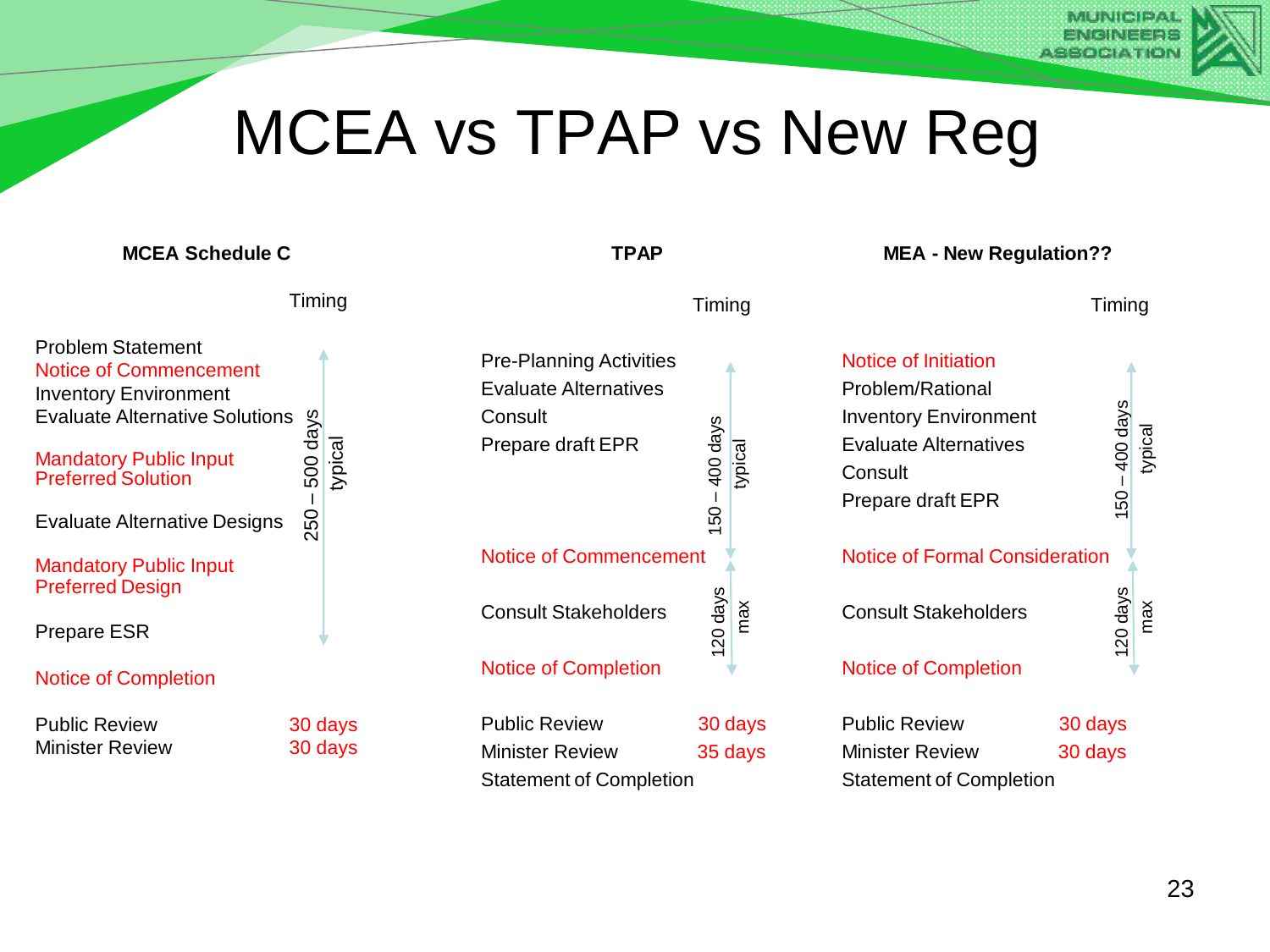

## MCEA follows General Model

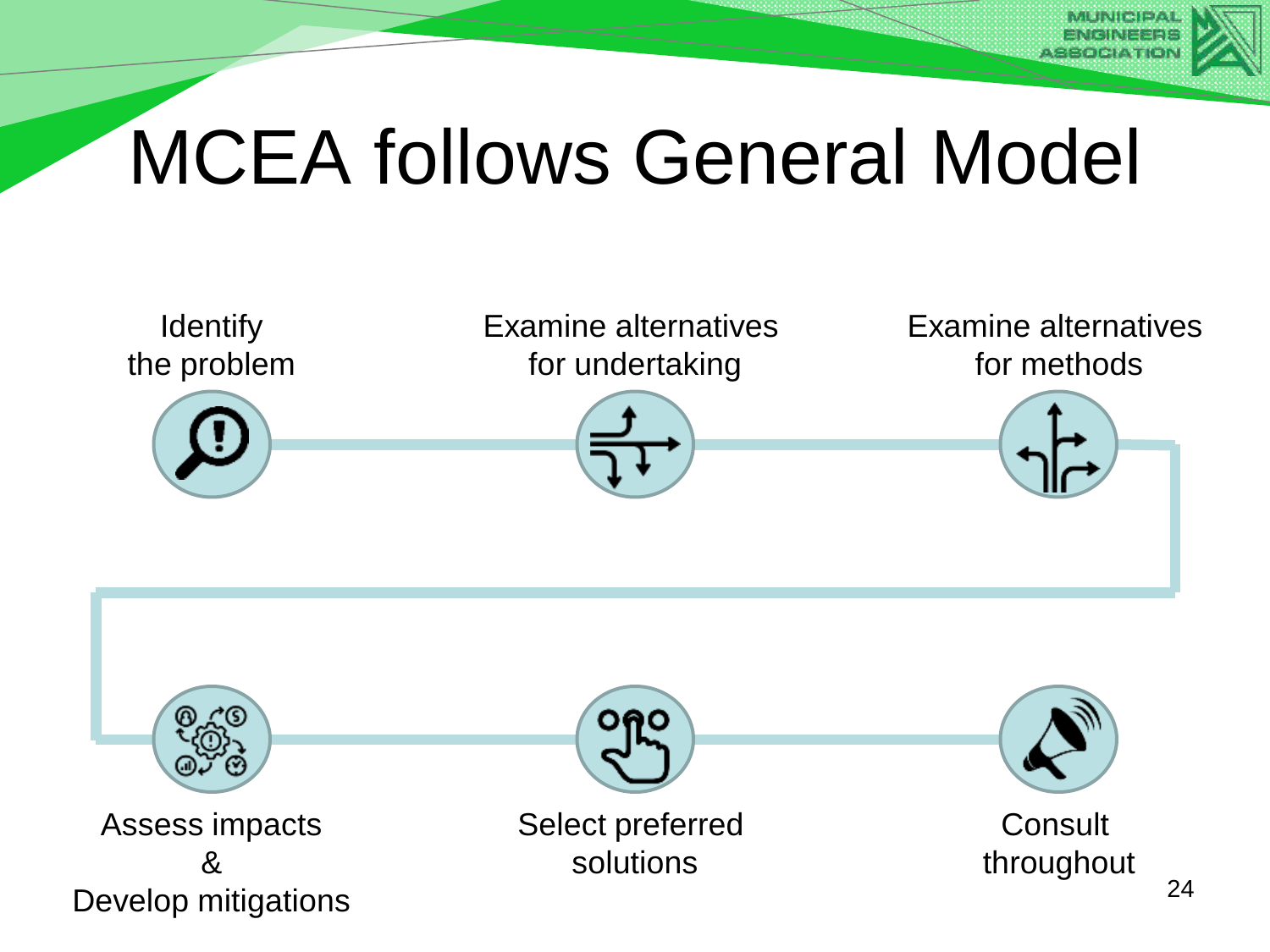

- MECP expectation that AQIA part of MCEA process for road expansion
	- Recent questions
		- Expectation for AQIA content (MECP complex study)
		- Value of AQIA to MCEA process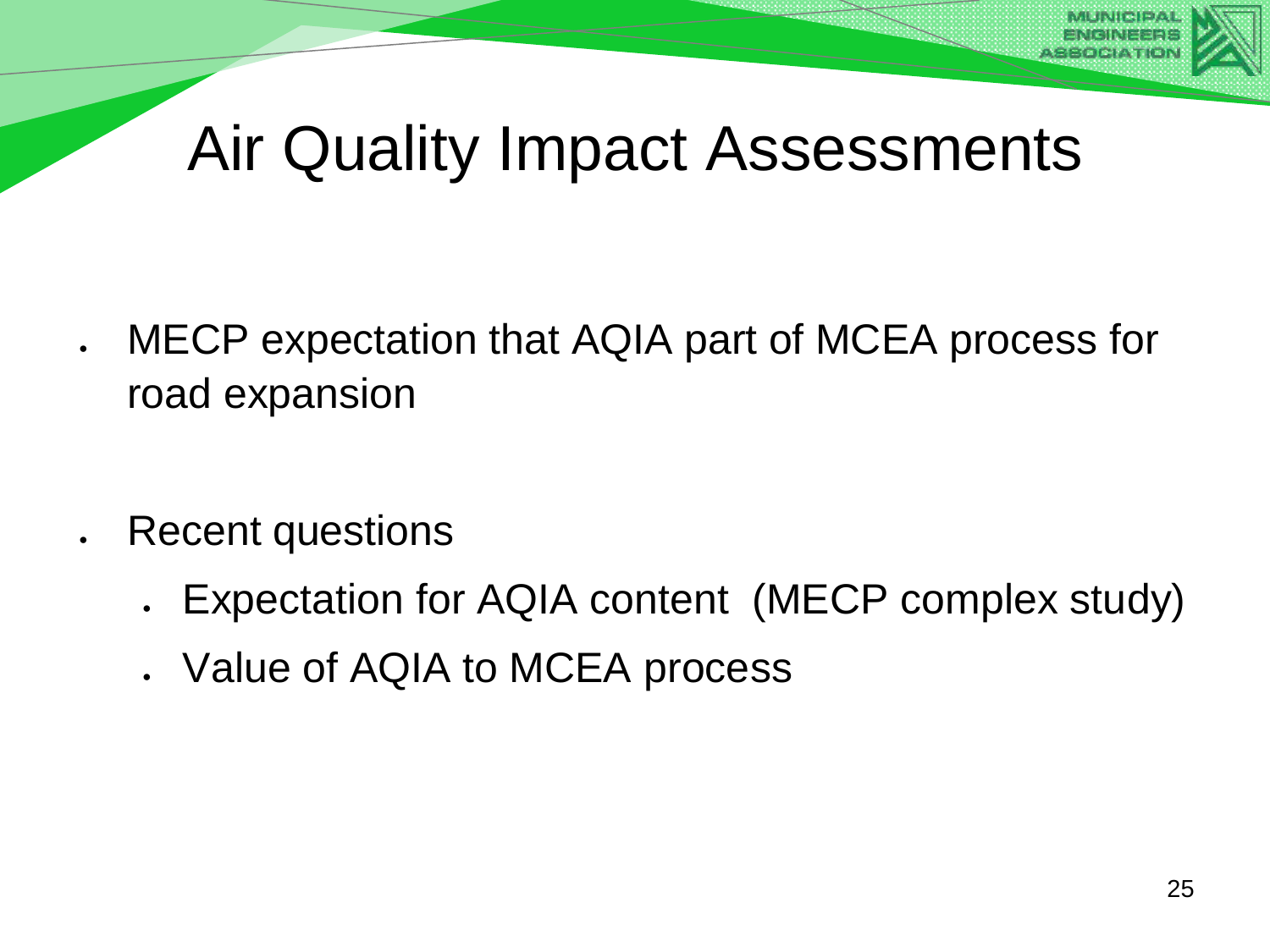

**Project** – New East-West Road Corridor (Highway 6 to Brant Street) Air Quality Assessment Final Report August 2009 - Hamilton New arterial road and widening of existing arterial roads to six lanes

#### **Excerpts from AQIA**

*"predicted air quality that was not considered to be significant when compared to the air quality impacts predicted for the future no-build scenario"*

*"impact of doubling the heavy truck volumes on the air quality of the selected receptors was not predicted to be significant"*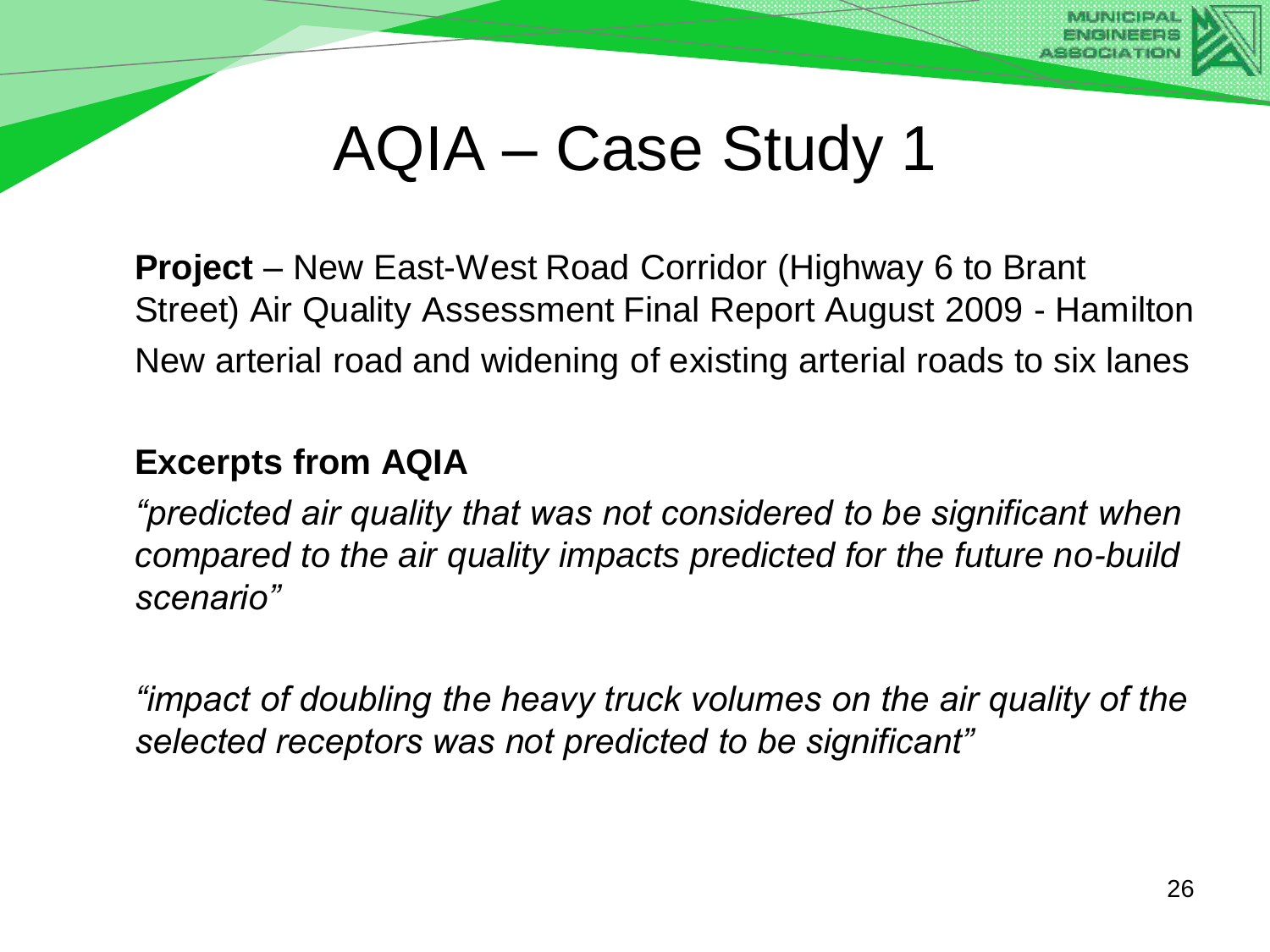

#### **Conclusions**

1) The AQIA was not a factor that contributed to the selection of the Preferred Solution or the Preferred Design

2) The AQIA did not contribute or recommend any mitigation measures

3) The AQIA demonstrated that there were no significant differences in air quality between Scenario 2 (do nothing) and Scenario 3 (Preferred Alternative). In more general terms, air quality remains the same regardless how traffic is distributed among roads in an area.

4) The AQIA demonstrated that doubling the heavy truck volumes would not significantly impact air quality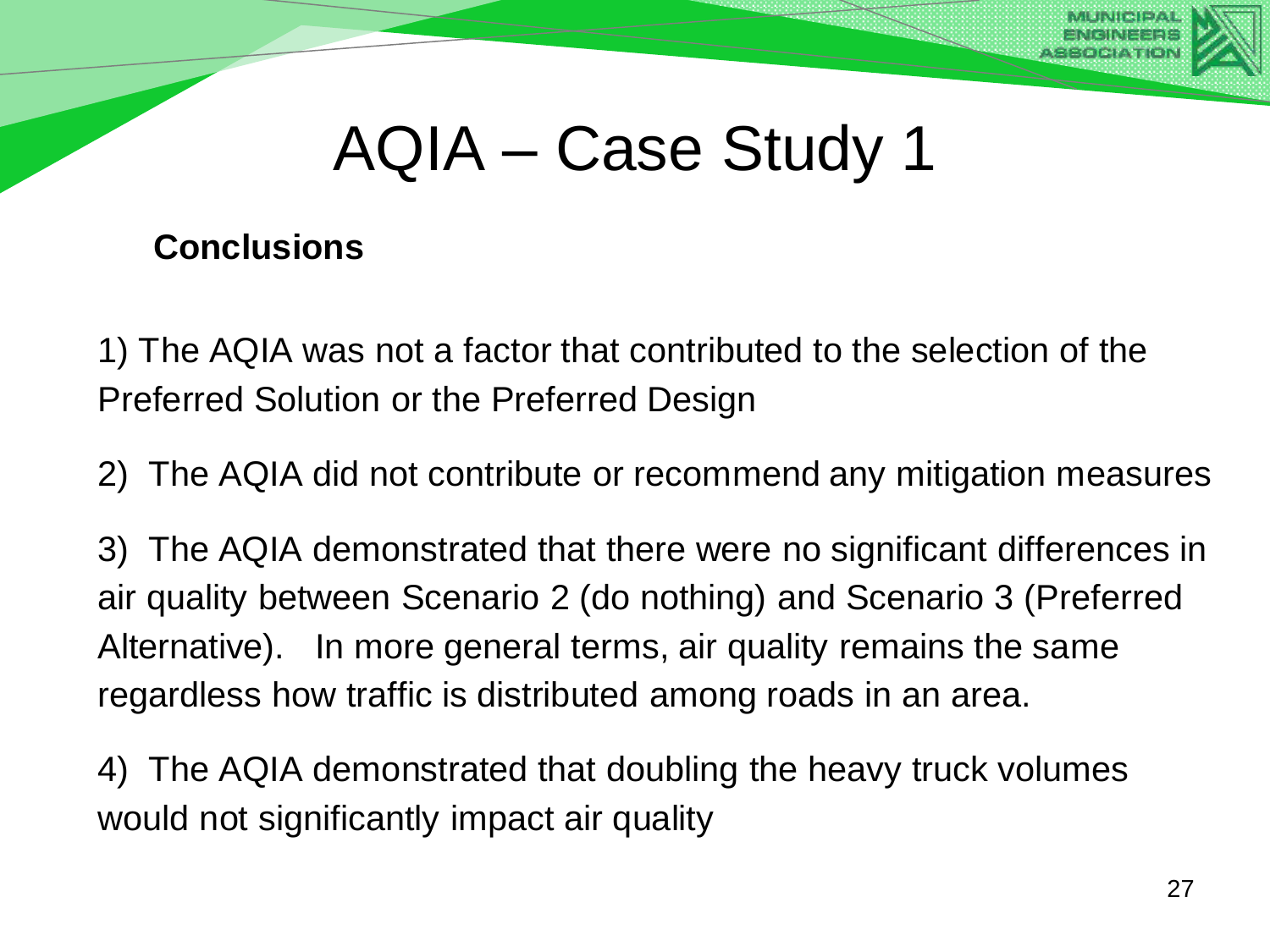

**Project** – Langstaff Road York Region January 2020 Widen/improve existing arterial road up to six lanes and new grade separation connection

#### **Excerpts from AQIA**

*"it is evident that the proposed improvements to Langstaff Road have insignificant impacts on nearby receptors"*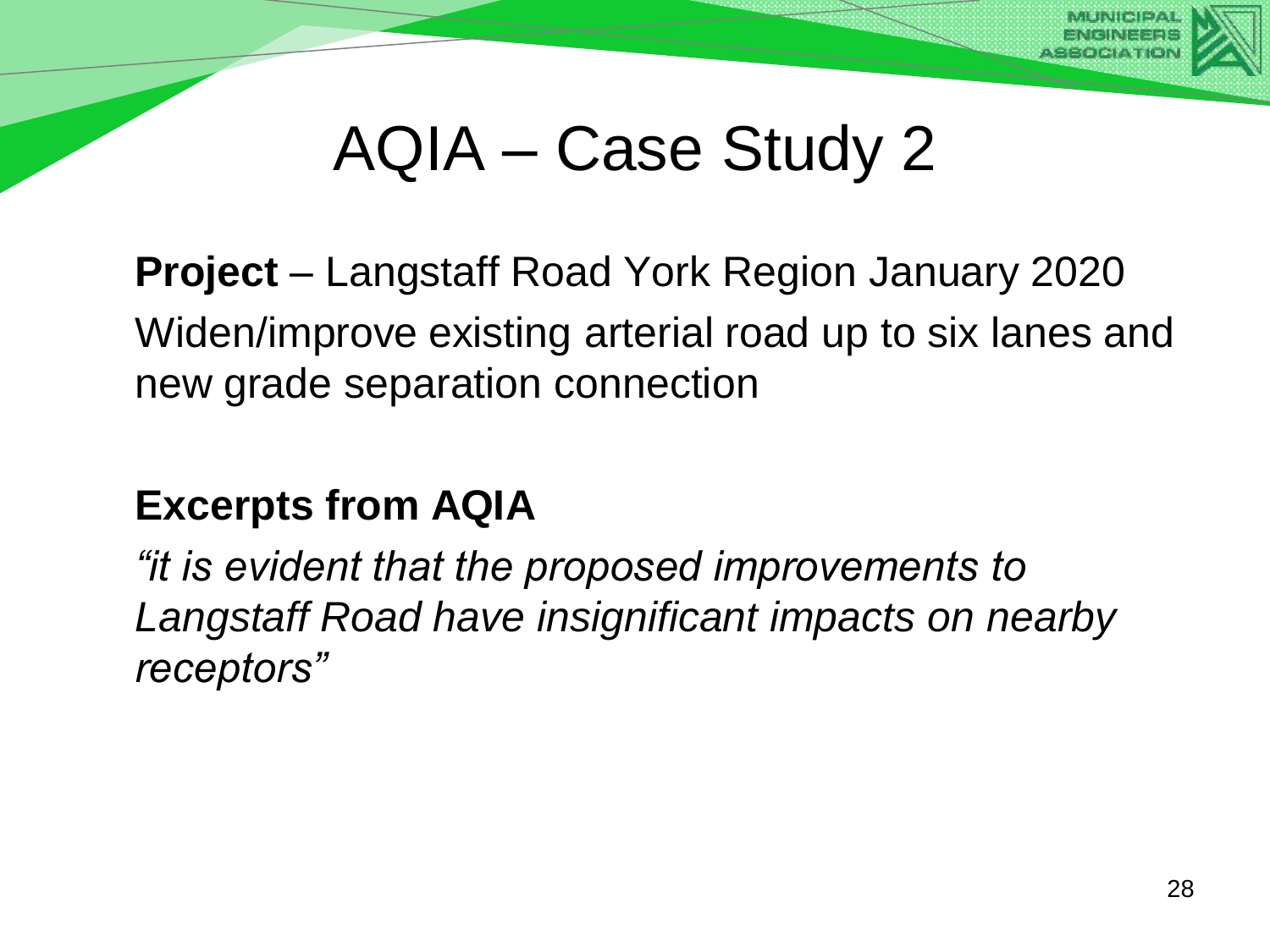

#### **Conclusions**

1) The AQIA was not a factor that contributed to the selection of the Preferred Solution or the Preferred Design

2) The AQIA did not contribute or recommend any mitigation measures

3) The AQIA demonstrated that there were no significant differences in air quality between analysis alternatives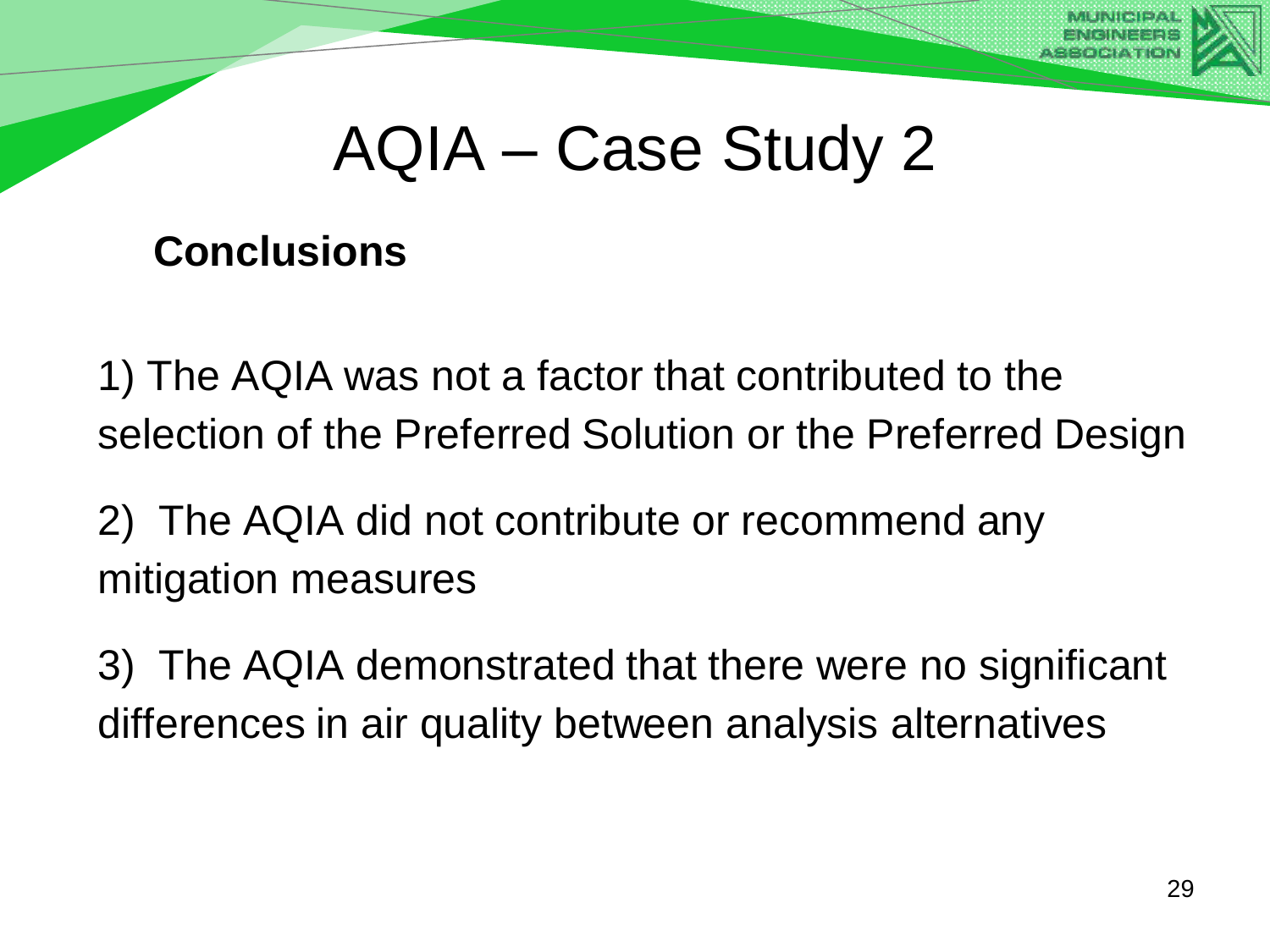

**Project** – Bayview Ave York Region August 2017 Widen/improve existing arterial road to six lanes and include transit lanes

#### **Excerpts from AQIA**

- *"*were no additional days on which exceedances occurred for PM10 and 2 additional days on which exceedances occurred for TSP when compared to background concentrations, which is less than 1% of the time. Mitigation measures are not warranted"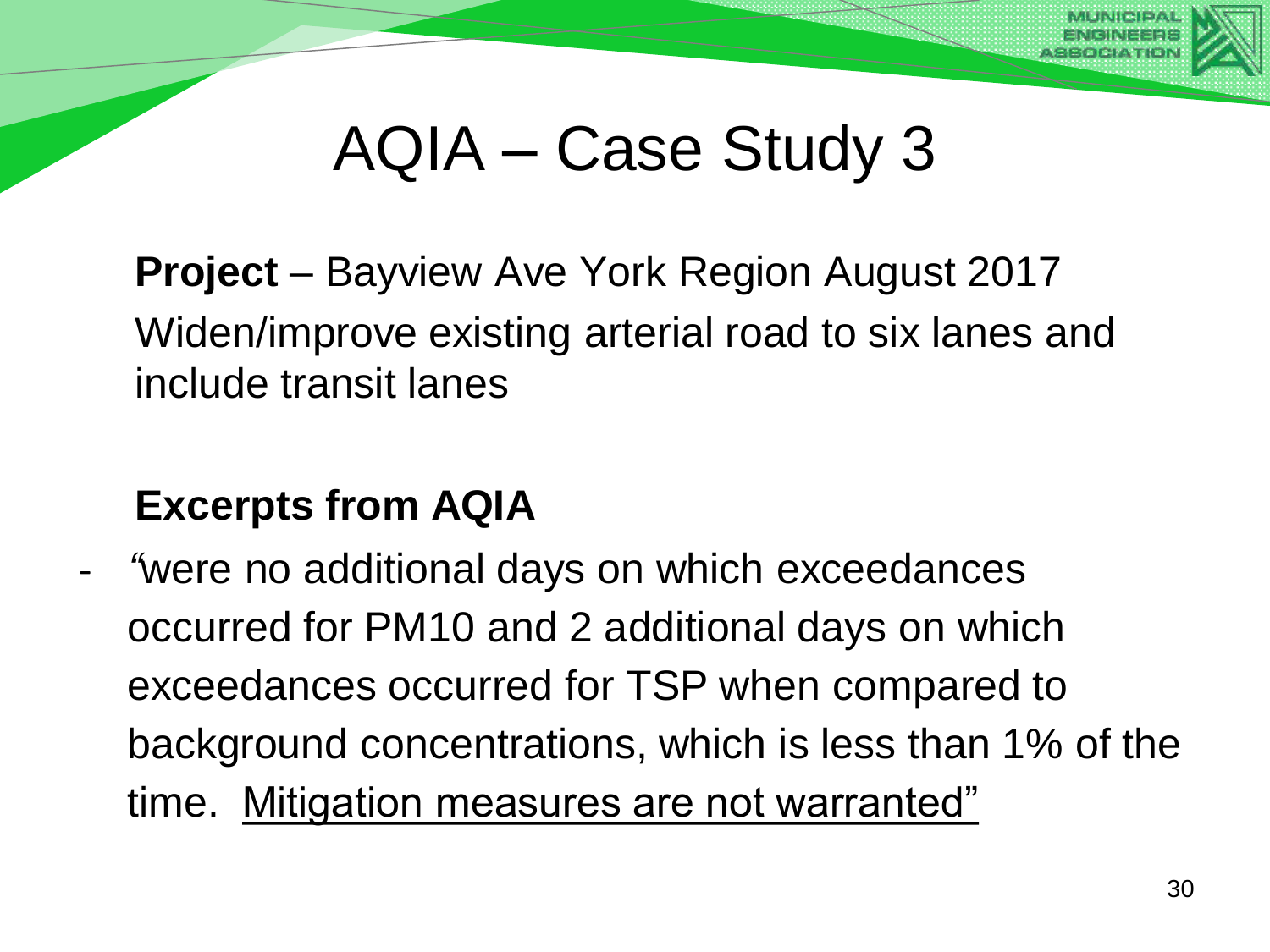

#### **Conclusions**

1) The Air Quality Assessment was not a factor that contributed to the selection of the Preferred Solution or the Preferred Design. The Air Quality Assessment completed as part of the Bayview Avenue EA was based on the preferred design. During the EA Study, MECP recognized the overall regional approach to climate change and air quality and the Project Team proceeded with a scoped air quality assessment.

2) The Air Quality Assessment demonstrated that there were no significant differences in air quality as a result of the proposed improvements on Bayview Avenue.

3) The Air Quality Assessment did not contribute or recommend any mitigation measures. However, typical best practices such as dust control should be implemented during construction.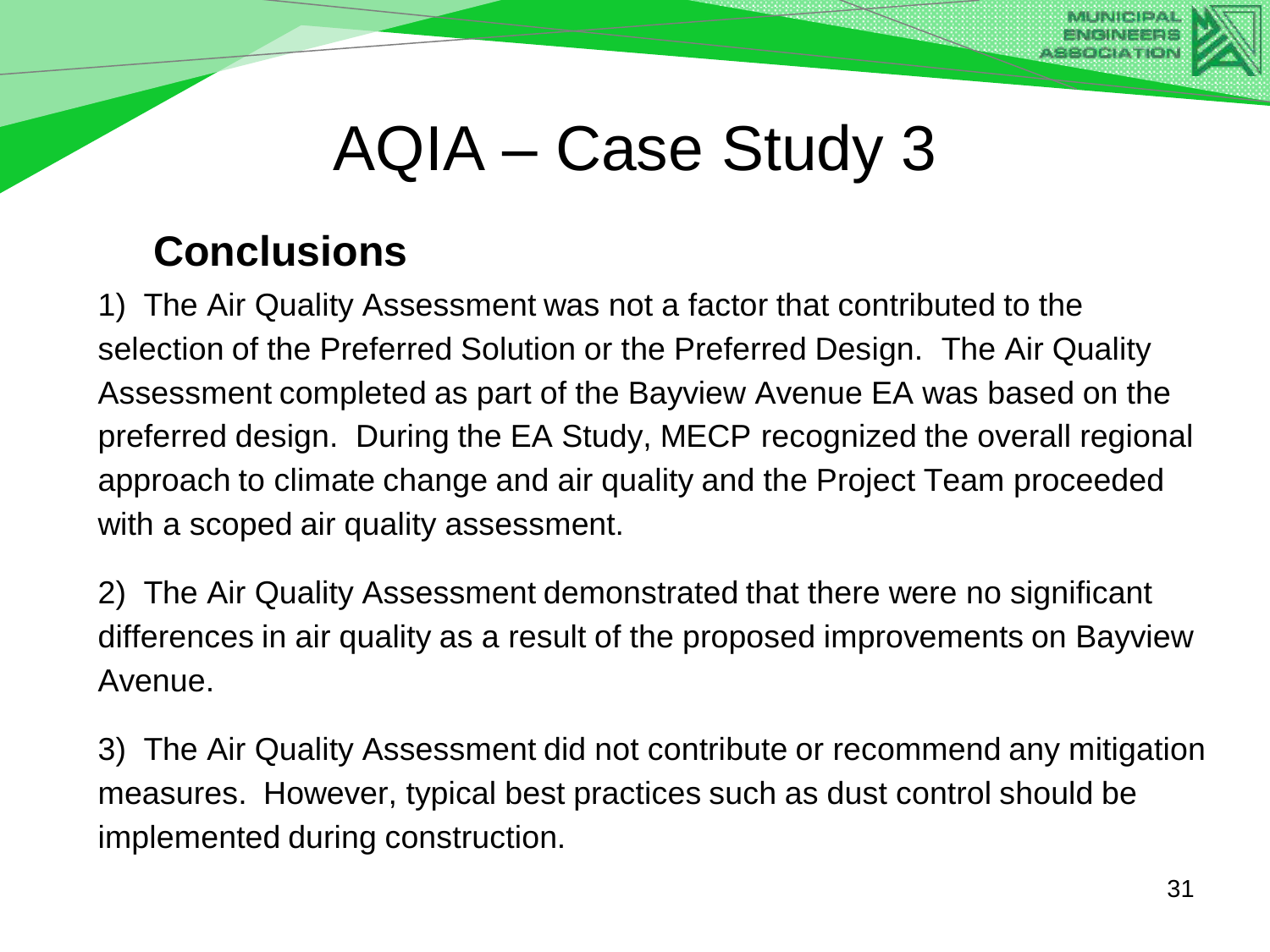

**Project** – McCowan Road York Region May 2021 Widen/improve existing arterial road to six lanes including HOV lanes and active transportation facilities

#### **Excerpts from AQIA**

*"the impact on overall air quality in the region is expected to be negligible."*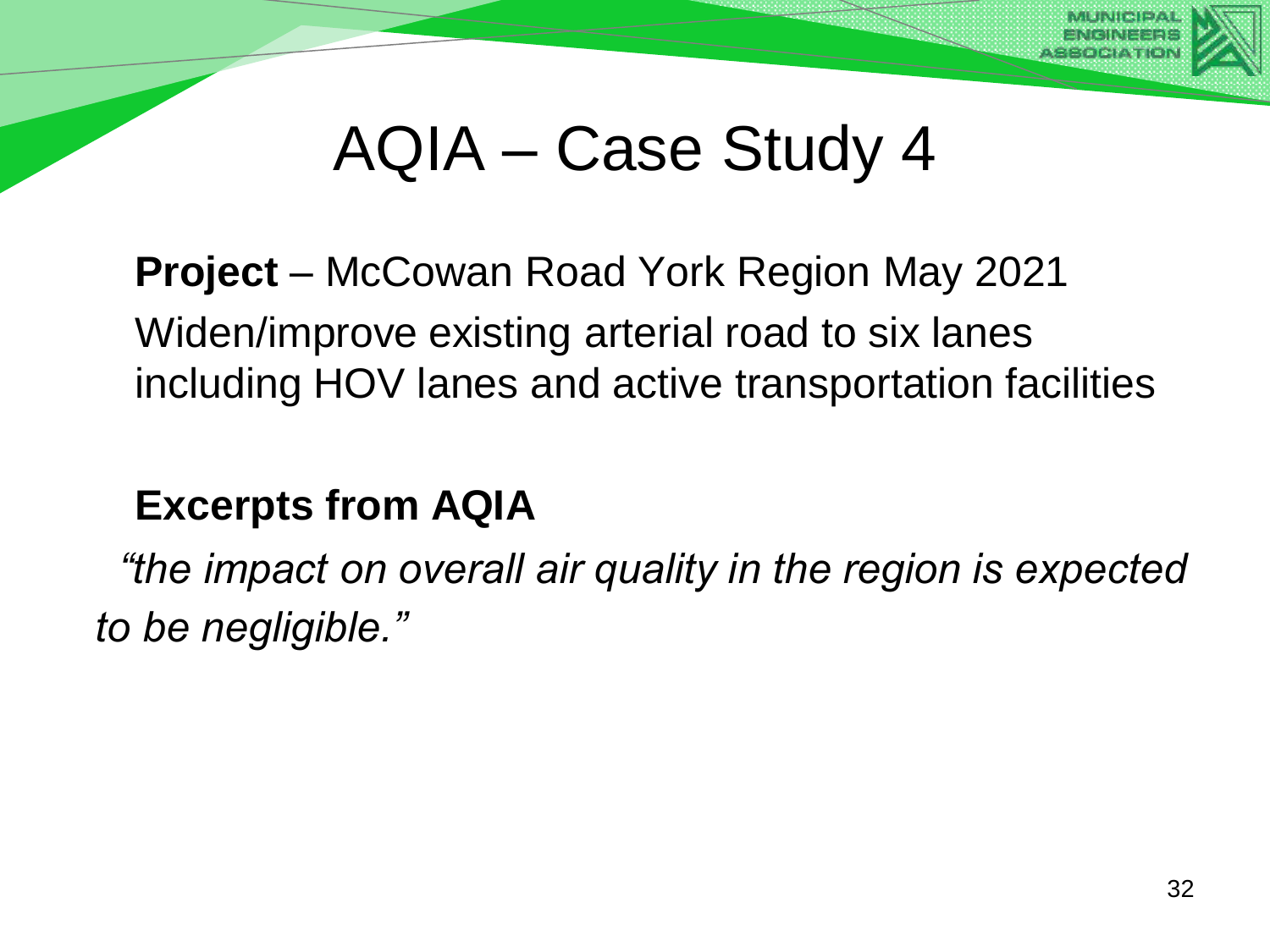

#### **Conclusions**

1) The AQIA was not a factor that contributed to the selection of the Preferred Solution or the Preferred Design

2) The AQIA did not contribute or recommend any mitigation measures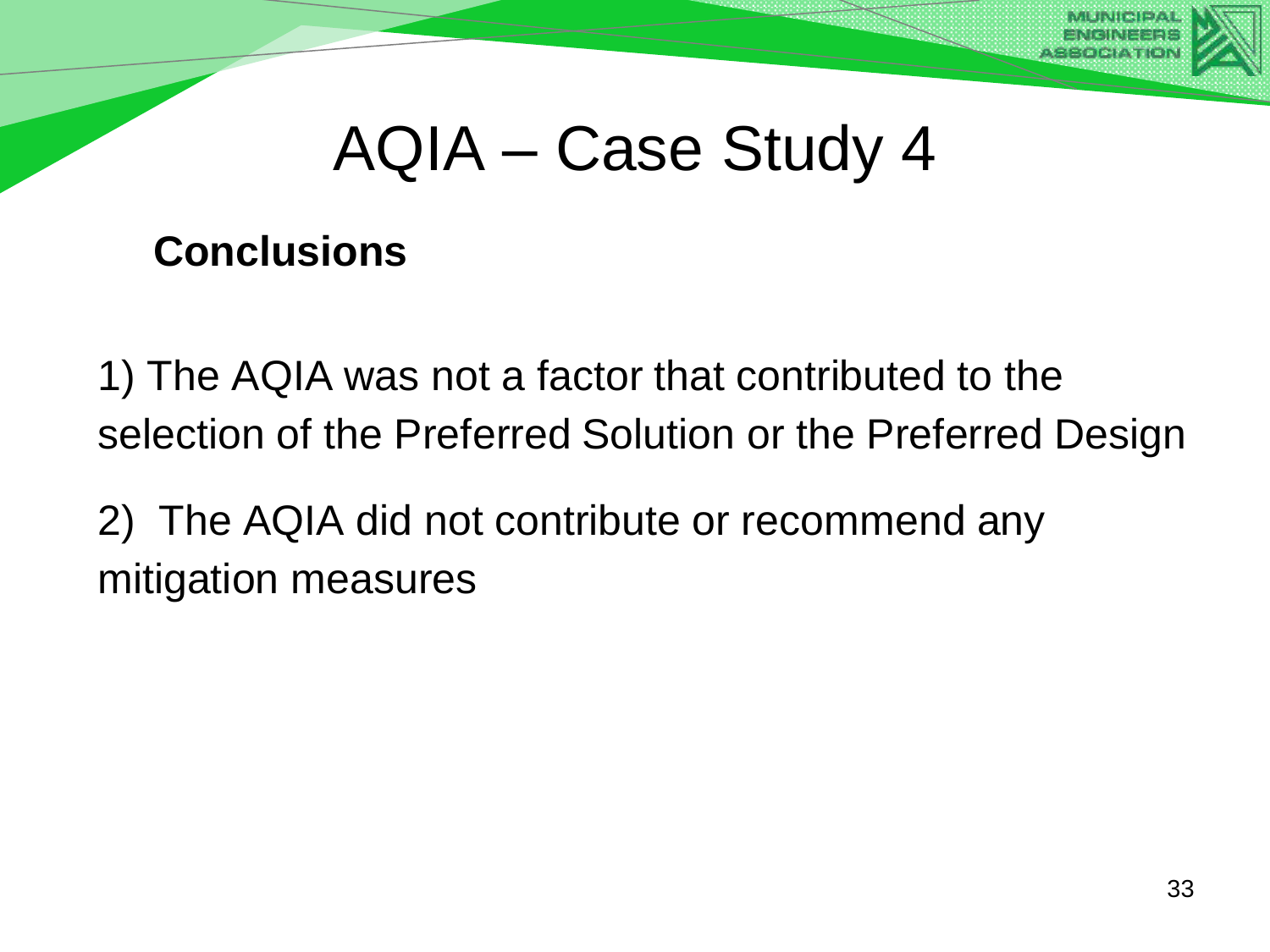

**Project** – Mid Block Arterial Road Whitby March 2021 Construct a new east-west arterial road, from Cochrane Street to Thornton Road

#### **Excerpts from AQIA**

*"the proposed project will not have negative impact on the study area for the build 2031 scenario"*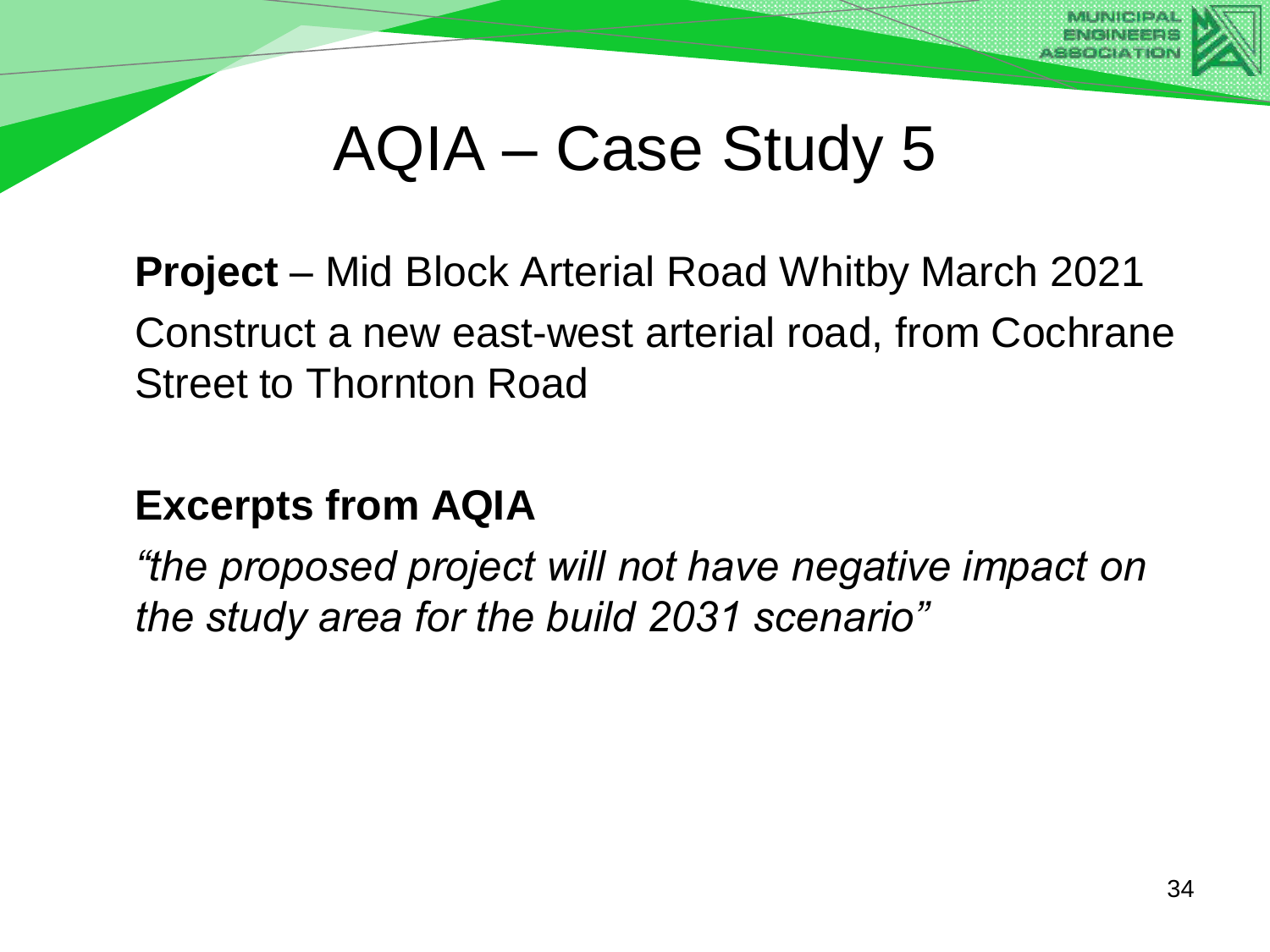

#### **Conclusions**

1) The AQIA was not a factor that contributed to the selection of the Preferred Solution or the Preferred Design

2) The AQIA did not contribute or recommend any mitigation measures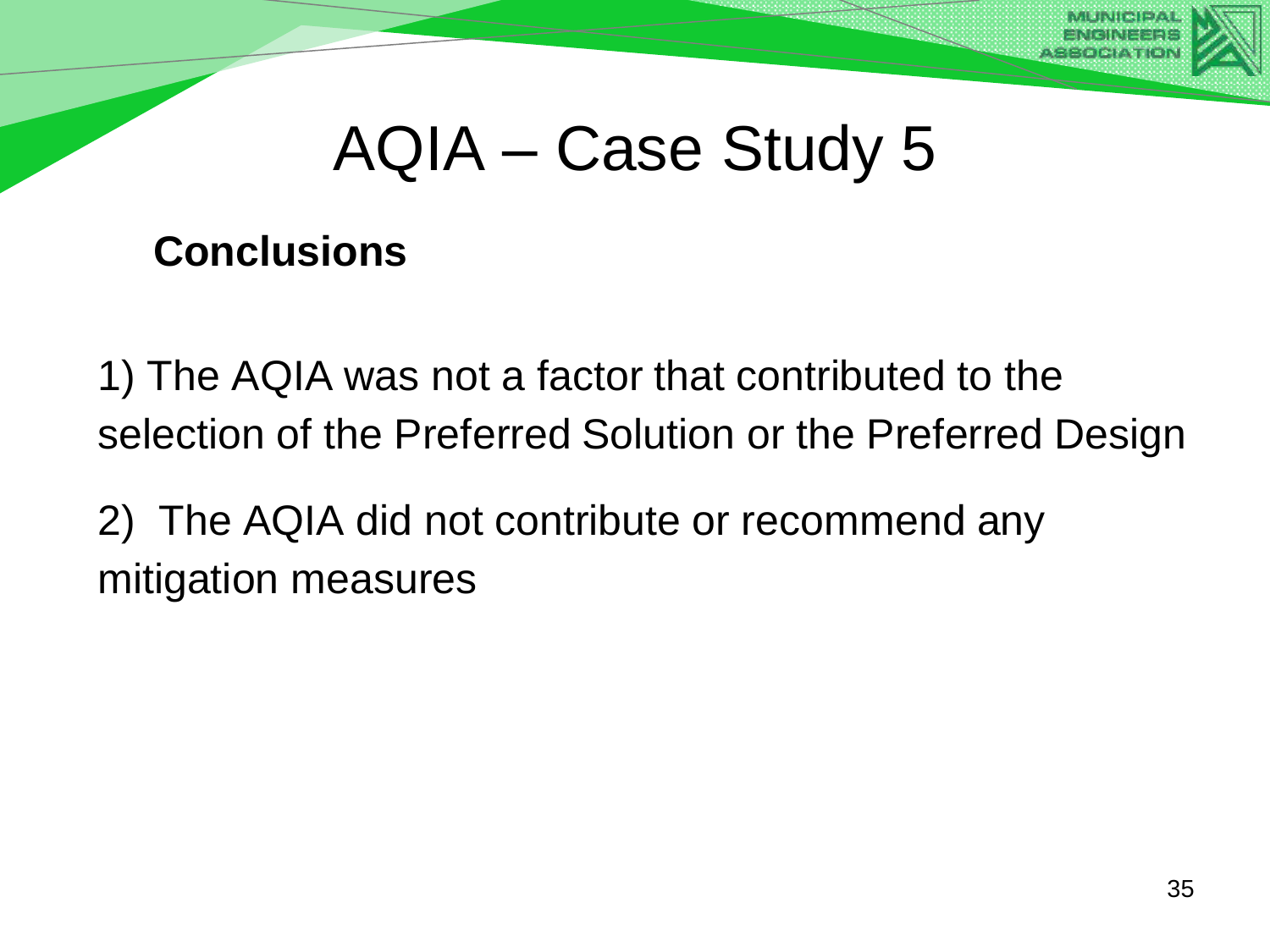

**Project** – Burnhamthorpe Road West Mississauga January 2020 Widen existing arterial road to four lanes

#### **Excerpts from AQIA**

*"concentrations are similar between the 2017 Existing and 2041 Future Build scenarios, with little or no increase occurring as a result of the project. Mitigation measures are not warranted"*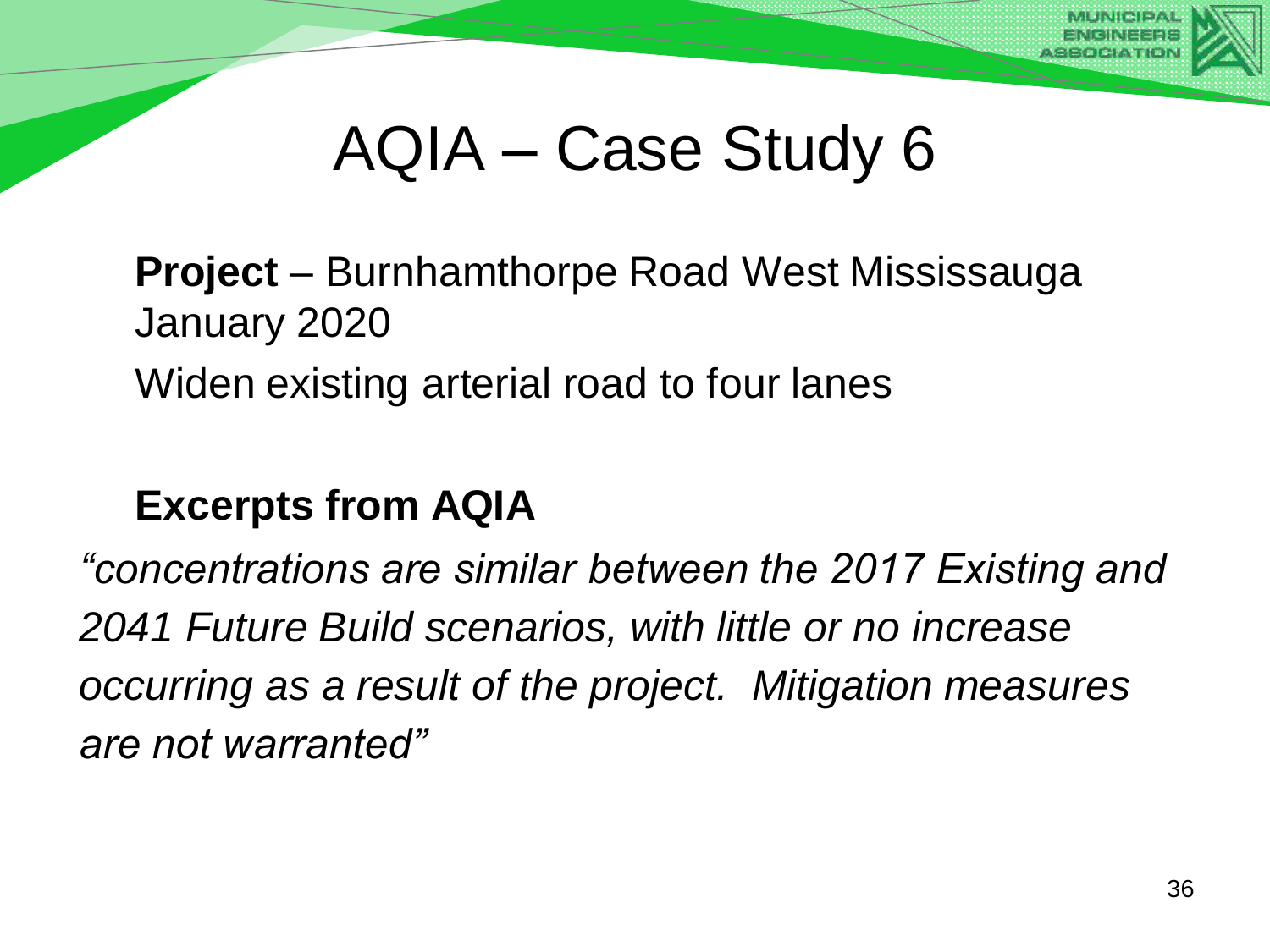

#### **Conclusions**

1) The AQIA was not a factor that contributed to the selection of the Preferred Solution or the Preferred Design

2) The AQIA did not contribute or recommend any mitigation measures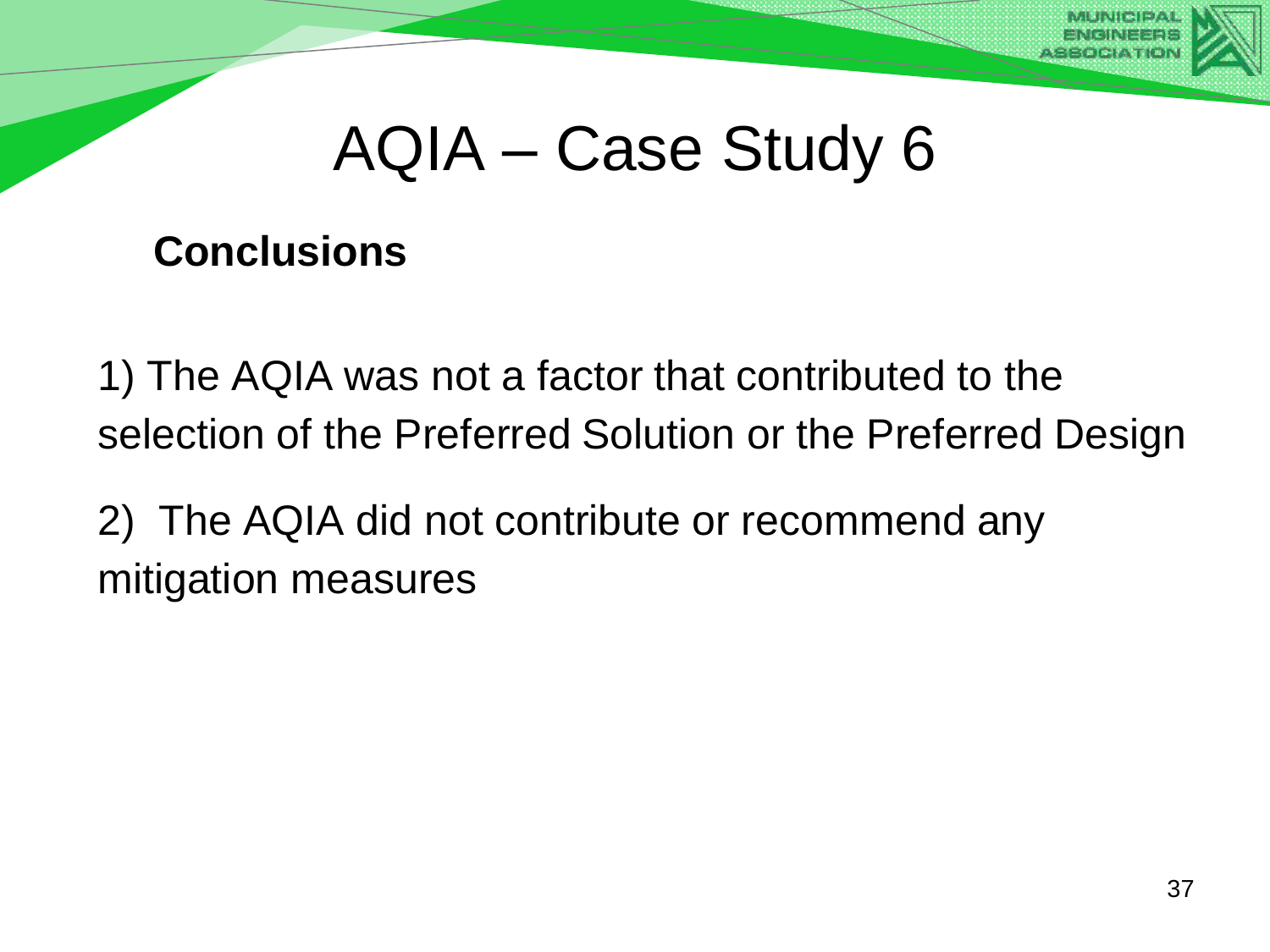

**Project** – Ninth line from Eglinton Ave to Derry Road Mississauga April 2021 Widen existing arterial road

#### **Excerpts from AQIA**

• *"The contribution from the roadway emissions to the combined concentrations was small. Mitigation measures are not warranted"*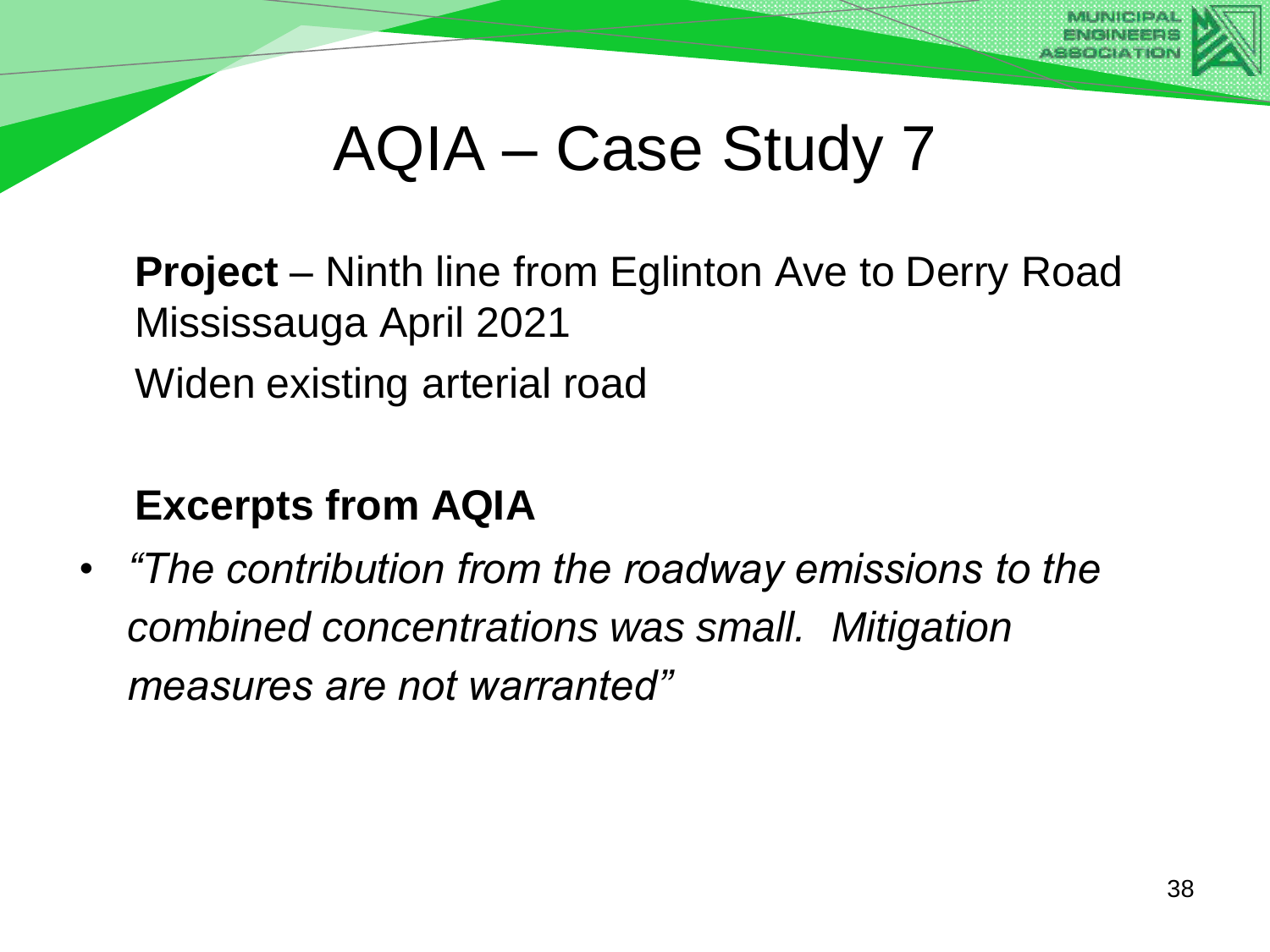

#### **Conclusions**

1) The AQIA was not a factor that contributed to the selection of the Preferred Solution or the Preferred Design

2) The AQIA did not contribute or recommend any mitigation measures

3) The AQIA demonstrated that there were no significant differences in air quality between analysis alternatives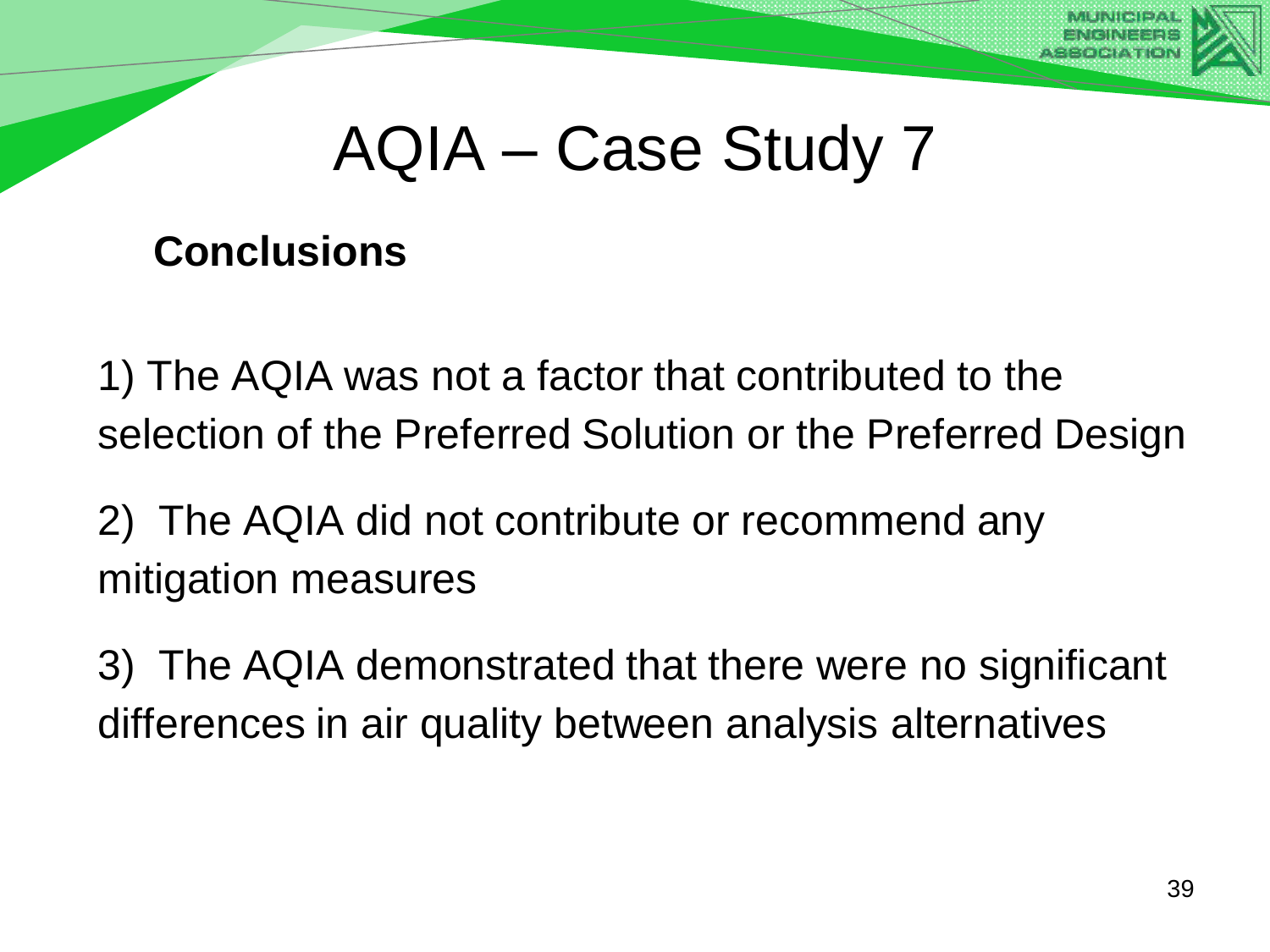Reviewed recent AQIAs and consistently found:

- The AQIA was **not a factor** that contributed to the selection of the Preferred Solution or the Preferred Design.
- The AQIA did **not contribute** to or recommend any mitigation measures
- The AQIA demonstrated that there were **no significant differences** in air quality between the analysed alternatives. In more general terms, air quality remains the same regardless how traffic is distributed among roads in an area.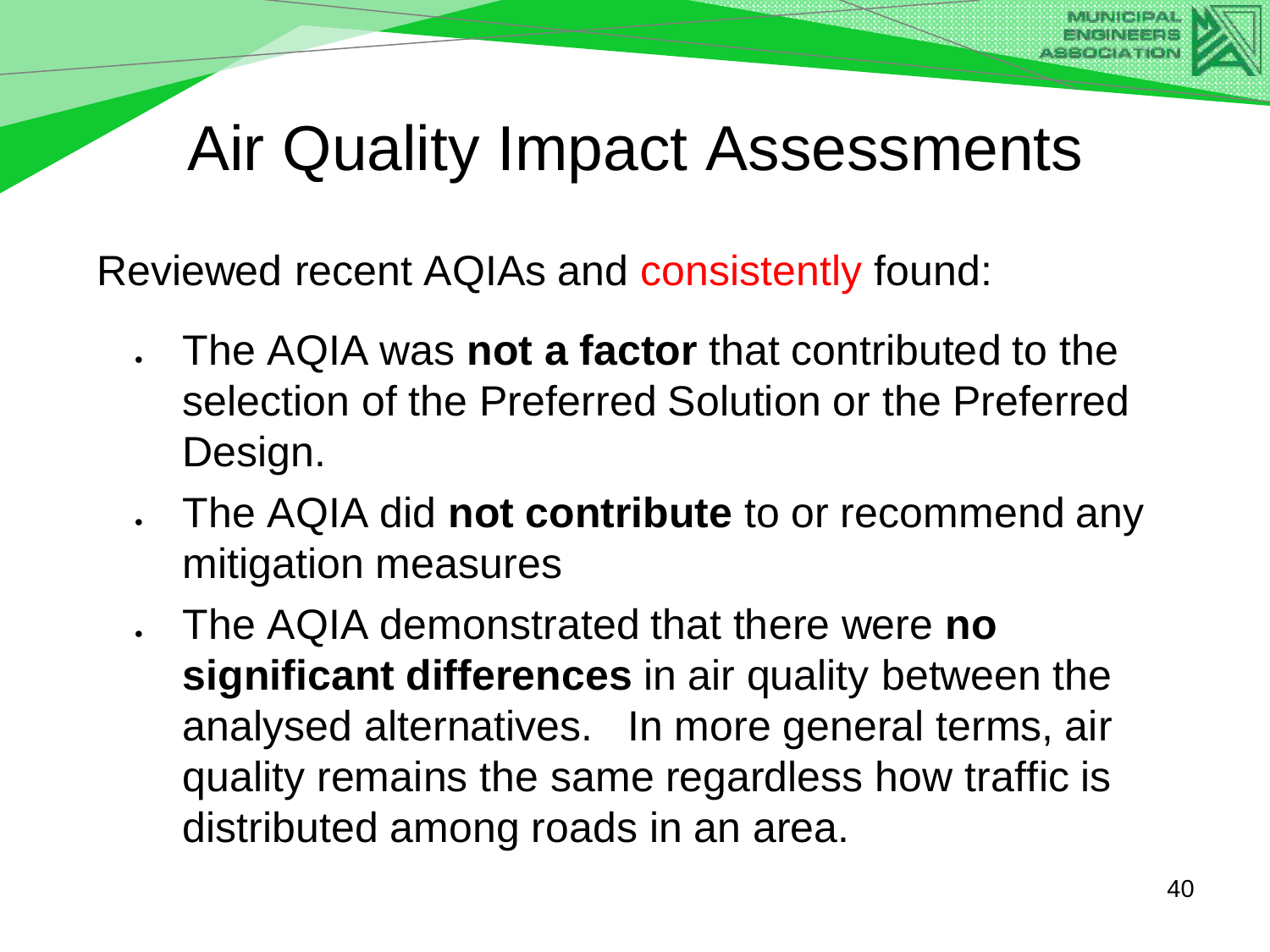- MEA does not support allocating time, funds and effort unless the result adds value to the MCEA process
	- MEA **Proposed** New Companion Guide section
- MEA advice and MECP expectations need to align (discussions continue)
- Comments from those with AQIA experience?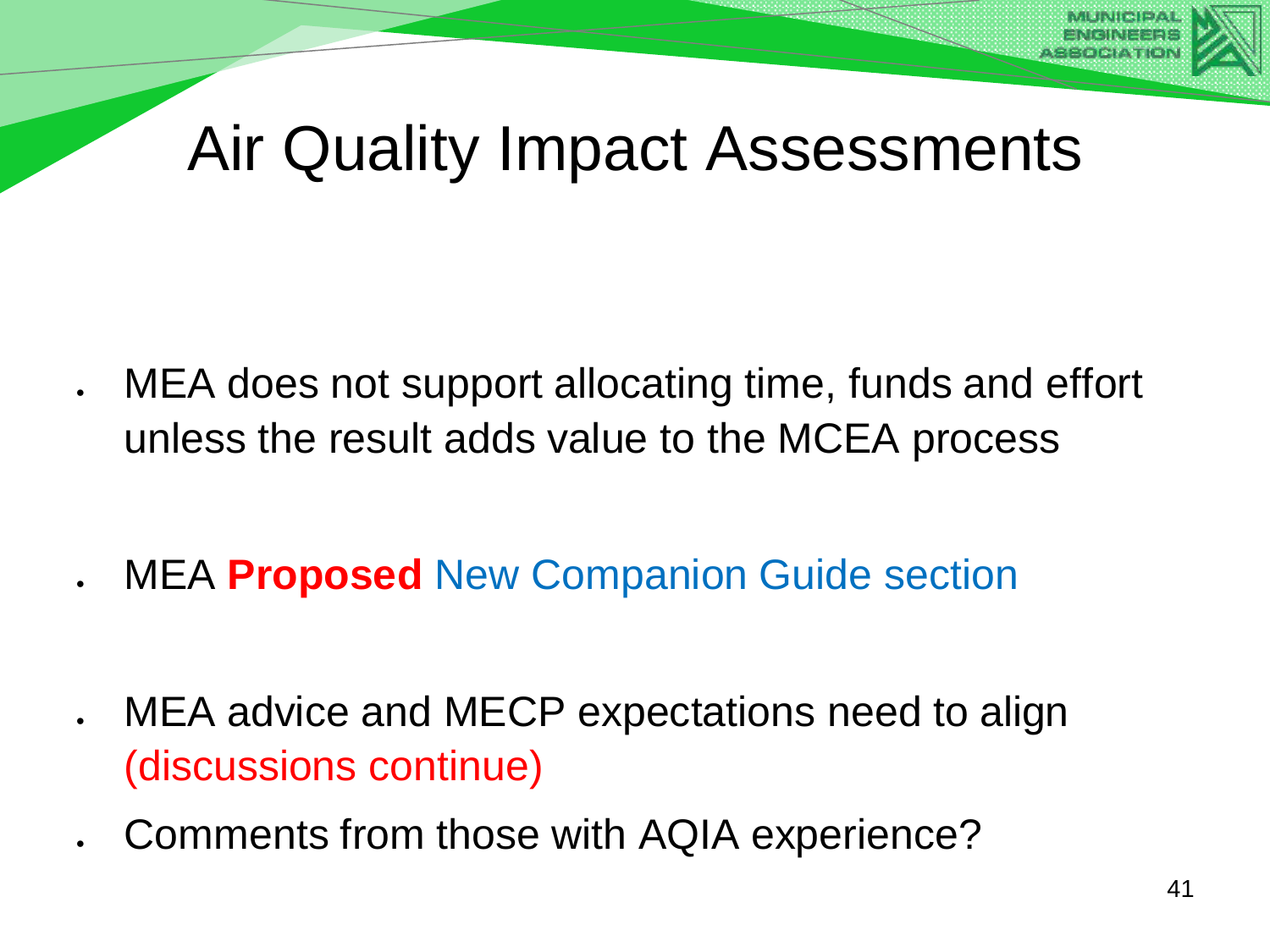#### **Proposed** New Companion Guide section

Rather than complex study rely on consistent findings from other AQIA include statements like the following in their MCEA documentation.

*Earlier complex AQIA for other similar projects have consistently demonstrated that there were no significant differences in air quality between Future No-Build (do nothing) and Future Build (Preferred/Considered Alternatives). In more general terms, air quality remains the same regardless how traffic is distributed among roads in an area.*

*Earlier complex Air Quality Assessments for other similar projects have demonstrated that doubling the heavy truck volumes would not significantly impact air quality.* <sup>42</sup>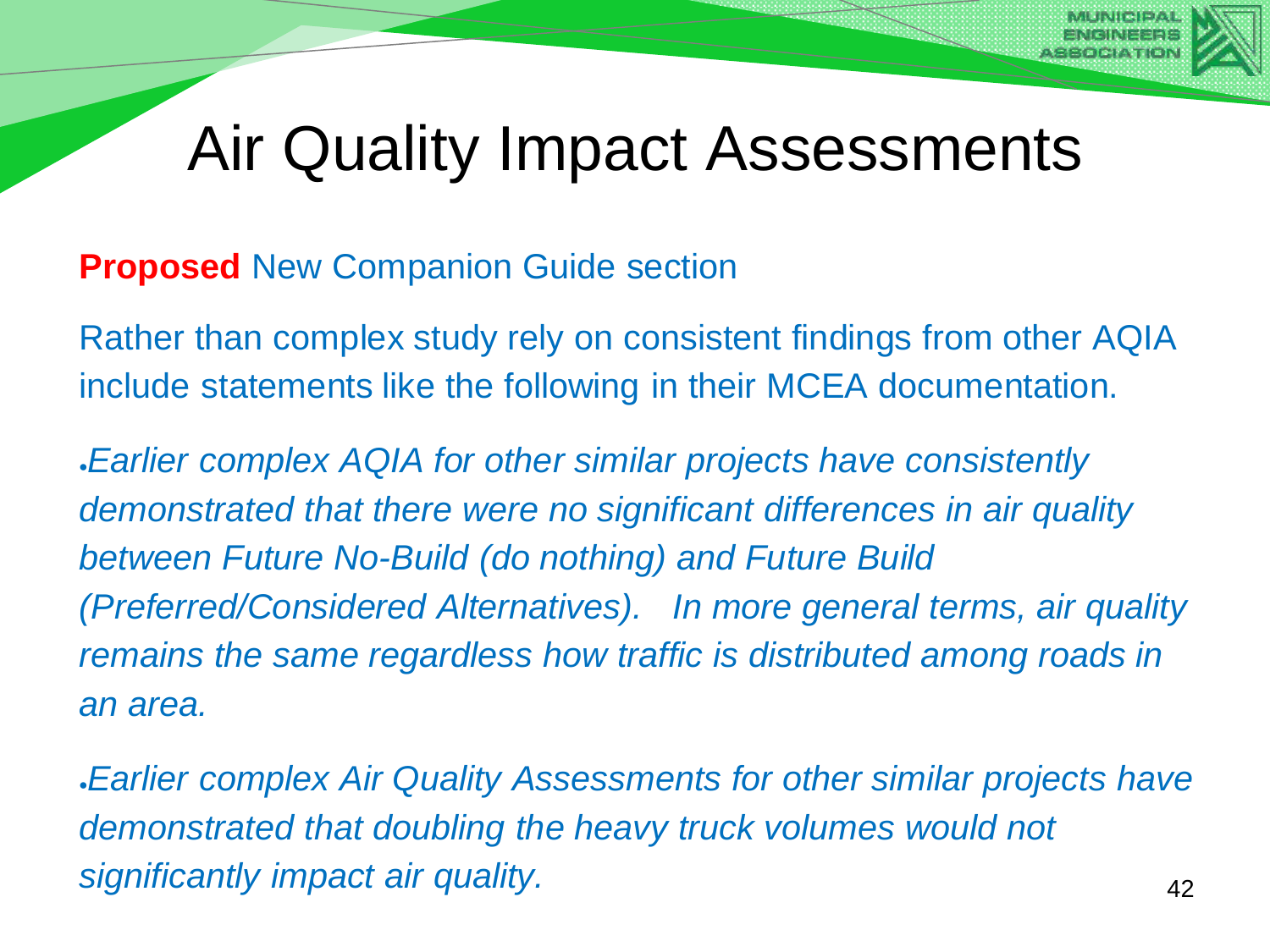#### **Proposed** New Companion Guide section

Measures to mitigate impacts to air quality were not warranted, the proponent may wish to consider including the following in the EA documentation;

*Typical best practices (such as dust control) during construction to mitigate impacts to air quality* 

*Adding streetscaping/trees where possible along the project. It is commonly understood that trees and other planting can improve air quality and provide other benefits. The inclusion of trees and other plantings may mitigate the perceived (but not actual) impact of the road project*

*Outline existing policies that will improve air quality such as promoting the use of electric vehicles, active transportation, transit and greening the community*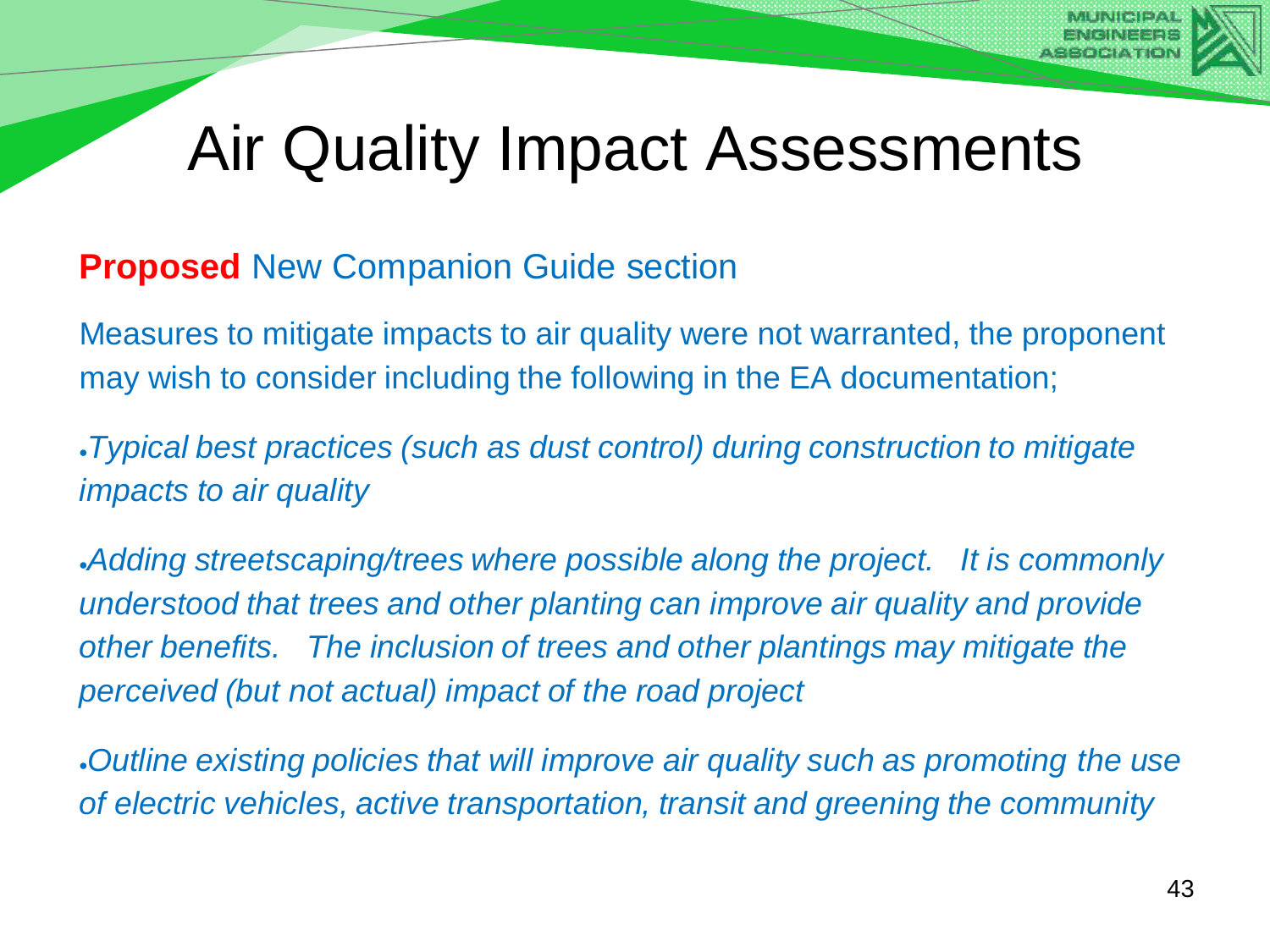

| <b>Effective Consultation - COVID</b>                     | <b>April 23/20</b> |
|-----------------------------------------------------------|--------------------|
| <b>Heritage Bridge Checklist</b>                          | May 13/20          |
| <b>Consultation Expectations for Schedule A+ Projects</b> | <b>June 24/20</b>  |
| Approval of Roads & W/WW with Planning Act                | <b>TBD</b>         |
| Amendment Appendix 1 - Roads                              | <b>TBD</b>         |
| Amendment Appendix 1 – W/WW                               | <b>TBD</b>         |
| Amendment Appendix 1 - Transit                            | <b>TBD</b>         |
| <b>Amendment Part A (PIIOR process)</b>                   | <b>TBD</b>         |
| <b>Project List and New Regulation</b>                    | TBD                |

**MUNICIPA**<br>ENGINEERS **ASSOCIATIO**